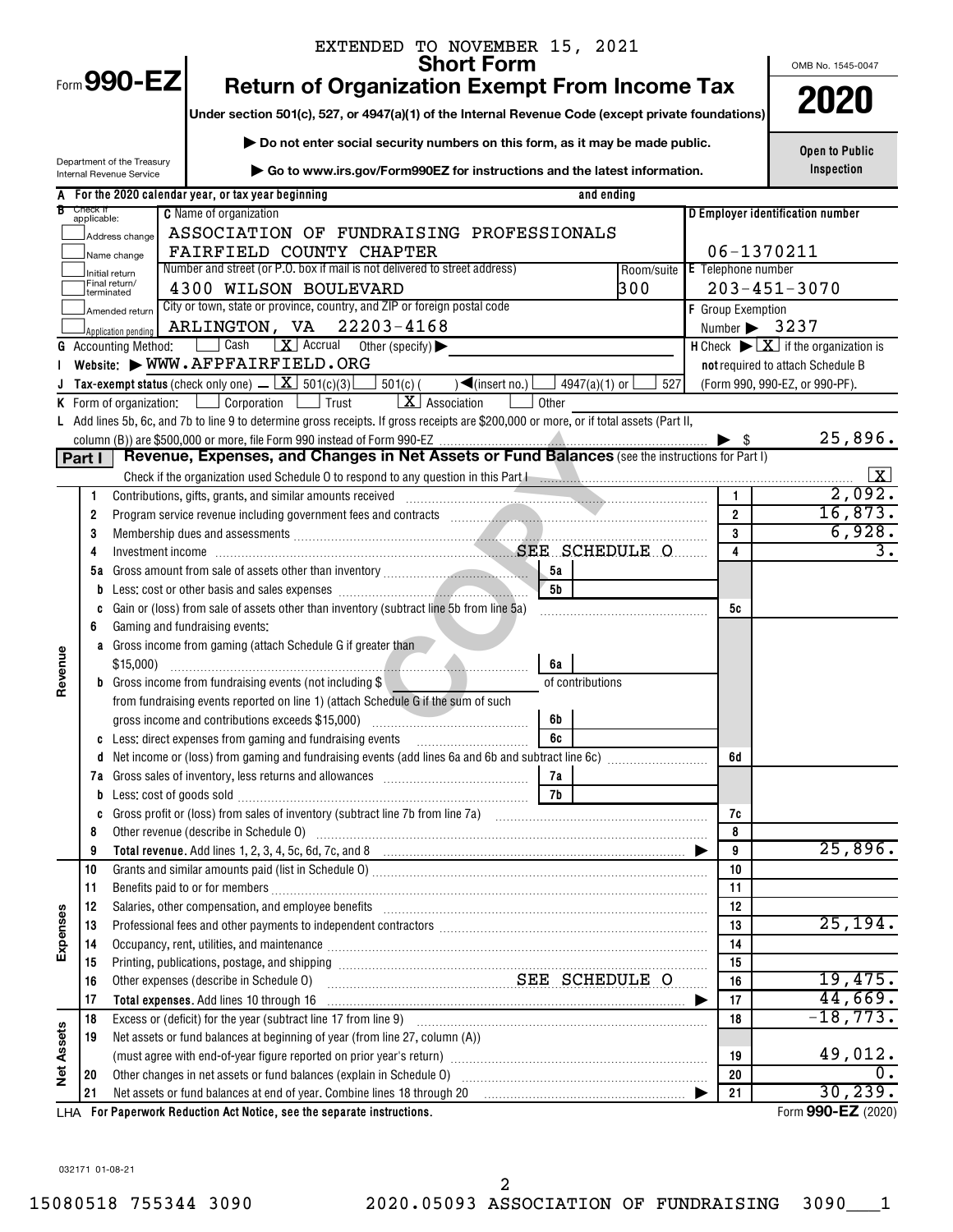|    | ASSOCIATION OF FUNDRAISING PROFESSIONALS<br>FAIRFIELD COUNTY CHAPTER                                                                                        |                                 |                                            |    | 06-1370211                                            |                 | Page 2                              |
|----|-------------------------------------------------------------------------------------------------------------------------------------------------------------|---------------------------------|--------------------------------------------|----|-------------------------------------------------------|-----------------|-------------------------------------|
|    | Form 990-EZ (2020)<br><b>Balance Sheets</b> (see the instructions for Part II)<br>Part II                                                                   |                                 |                                            |    |                                                       |                 |                                     |
|    |                                                                                                                                                             |                                 |                                            |    |                                                       |                 | X                                   |
|    | Check if the organization used Schedule O to respond to any question in this Part II                                                                        |                                 | (A) Beginning of year                      |    |                                                       | (B) End of year |                                     |
|    |                                                                                                                                                             |                                 | 45,397.                                    |    |                                                       |                 | 26,996.                             |
| 22 |                                                                                                                                                             |                                 |                                            | 22 |                                                       |                 |                                     |
| 23 | Land and buildings information and contact the contract of the contract of the contract of the contract of the                                              |                                 |                                            | 23 |                                                       |                 |                                     |
| 24 |                                                                                                                                                             |                                 | 3,823.                                     | 24 |                                                       |                 | 4,243.<br>31,239.                   |
| 25 |                                                                                                                                                             |                                 | 49,220.                                    | 25 |                                                       |                 |                                     |
| 26 | Total liabilities (describe in Schedule 0) SEE SCHEDULE O                                                                                                   |                                 | 208.                                       | 26 |                                                       |                 | 1,000.                              |
| 27 | Net assets or fund balances (line 27 of column (B) must agree with line 21)                                                                                 |                                 | 49,012.                                    | 27 |                                                       |                 | 30, 239.                            |
|    | Part III   Statement of Program Service Accomplishments (see the instructions for Part III)                                                                 |                                 |                                            |    |                                                       | <b>Expenses</b> |                                     |
|    | Check if the organization used Schedule O to respond to any question in this Part III                                                                       |                                 |                                            | X  | (Required for section)<br>$501(c)(3)$ and $501(c)(4)$ |                 |                                     |
|    | What is the organization's primary exempt purpose? SEE SCHEDULE O                                                                                           |                                 |                                            |    | organizations; optional for                           |                 |                                     |
|    | Describe the organization's program service accomplishments for each of its three largest program services, as measured by expenses. In a clear and concise |                                 |                                            |    | others.)                                              |                 |                                     |
|    | manner, describe the services provided, the number of persons benefited, and other relevant information for each program title.                             |                                 |                                            |    |                                                       |                 |                                     |
|    | 28 EDUCATIONAL PROGRAM SERVICES                                                                                                                             |                                 |                                            |    |                                                       |                 |                                     |
|    |                                                                                                                                                             |                                 |                                            |    |                                                       |                 |                                     |
|    |                                                                                                                                                             |                                 |                                            |    |                                                       |                 |                                     |
|    | (Grants \$                                                                                                                                                  |                                 |                                            |    | 28a                                                   |                 | 6,610.                              |
| 29 | ANNUAL NATIONAL PHILANTHROPY DAY CONFERENCE                                                                                                                 |                                 |                                            |    |                                                       |                 |                                     |
|    |                                                                                                                                                             |                                 |                                            |    |                                                       |                 |                                     |
|    |                                                                                                                                                             |                                 |                                            |    |                                                       |                 |                                     |
|    | (Grants \$                                                                                                                                                  |                                 |                                            |    | 29a                                                   |                 | 21,714.                             |
| 30 |                                                                                                                                                             |                                 |                                            |    |                                                       |                 |                                     |
|    |                                                                                                                                                             |                                 |                                            |    |                                                       |                 |                                     |
|    |                                                                                                                                                             |                                 |                                            |    |                                                       |                 |                                     |
|    | (Grants \$                                                                                                                                                  |                                 |                                            |    | 30a                                                   |                 |                                     |
|    |                                                                                                                                                             |                                 |                                            |    |                                                       |                 |                                     |
|    | (Grants \$                                                                                                                                                  |                                 |                                            |    |                                                       |                 |                                     |
|    |                                                                                                                                                             |                                 |                                            |    |                                                       |                 |                                     |
|    |                                                                                                                                                             |                                 |                                            |    | 31a                                                   |                 |                                     |
|    | 32 Total program service expenses (add lines 28a through 31a)                                                                                               |                                 |                                            |    | 32                                                    |                 | 28,324.                             |
|    | Part IV List of Officers, Directors, Trustees, and Key Employees (list each one even if not compensated - see the instructions for Part IV)                 |                                 |                                            |    |                                                       |                 |                                     |
|    | Check if the organization used Schedule O to respond to any question in this Part IV                                                                        |                                 |                                            |    |                                                       |                 | $\mathbf{X}$                        |
|    |                                                                                                                                                             | (b) Average hours               | (C) Reportable<br>compensation (Forms      |    | $(d)$ Health benefits,<br>contributions to            |                 | (e) Estimated<br>amount of other    |
|    | (a) Name and title                                                                                                                                          | per week devoted to<br>position | W-2/1099-MISC)<br>(if not paid, enter -0-) |    | employee benefit<br>plans, and deferred               |                 | compensation                        |
|    |                                                                                                                                                             |                                 |                                            |    | compensation                                          |                 |                                     |
|    | <b>LORRAINE GIBBONS</b>                                                                                                                                     |                                 |                                            |    |                                                       |                 |                                     |
|    | PRESIDENT                                                                                                                                                   | 3.00                            | $\boldsymbol{0}$ .                         |    | $\mathbf 0$ .                                         |                 | 0.                                  |
|    | SARAH MOTTI                                                                                                                                                 |                                 |                                            |    |                                                       |                 |                                     |
|    | PRESIDENT ELECT                                                                                                                                             | 3.00                            | 0.                                         |    | 0.                                                    |                 | $\mathbf 0$ .                       |
|    | BRYAN PENNINGTON                                                                                                                                            |                                 |                                            |    |                                                       |                 |                                     |
|    | <b>TREASURER</b>                                                                                                                                            | 3.00                            | 0.                                         |    | 0.                                                    |                 | $\mathbf 0$ .                       |
|    | <b>MARGARET REYNOLDS</b>                                                                                                                                    |                                 |                                            |    |                                                       |                 |                                     |
|    | <b>DIRECTOR</b>                                                                                                                                             | 3.00                            | 0.                                         |    | 0.                                                    |                 | $\mathbf 0$ .                       |
|    | <b>MEGHAN RICKARD</b>                                                                                                                                       |                                 |                                            |    |                                                       |                 |                                     |
|    | <b>DIRECTOR</b>                                                                                                                                             | 3.00                            | 0.                                         |    | 0.                                                    |                 | $\mathbf 0$ .                       |
|    | PAMELA RITTMAN                                                                                                                                              |                                 |                                            |    |                                                       |                 |                                     |
|    | <b>DIRECTOR</b>                                                                                                                                             | 3.00                            | 0.                                         |    | 0.                                                    |                 | $\mathbf 0$ .                       |
|    | <b>KIM PUGH</b>                                                                                                                                             |                                 |                                            |    |                                                       |                 |                                     |
|    | <b>DIRECTOR</b>                                                                                                                                             | 3.00                            | 0.                                         |    | 0.                                                    |                 | $\mathbf 0$ .                       |
|    | <b>NILS MORGAN</b>                                                                                                                                          |                                 |                                            |    |                                                       |                 |                                     |
|    | <b>DIRECTOR</b>                                                                                                                                             | 3.00                            | 0.                                         |    | 0.                                                    |                 | $\mathbf 0$ .                       |
|    | <b>ALICE BEMAND</b>                                                                                                                                         |                                 |                                            |    |                                                       |                 |                                     |
|    | <b>DIRECTOR</b>                                                                                                                                             | 3.00                            | 0.                                         |    | 0.                                                    |                 | $\mathbf 0$ .                       |
|    | <b>JOHN BRANNELLY</b>                                                                                                                                       |                                 |                                            |    |                                                       |                 |                                     |
|    | <b>DIRECTOR</b>                                                                                                                                             | 3.00                            | 0.                                         |    | 0.                                                    |                 | $\mathbf 0$ .                       |
|    | TRACY CRAMER                                                                                                                                                |                                 |                                            |    |                                                       |                 |                                     |
|    |                                                                                                                                                             |                                 |                                            |    |                                                       |                 |                                     |
|    | <b>DIRECTOR</b>                                                                                                                                             | 3.00                            | 0.                                         |    | 0.                                                    |                 | $\mathbf 0$ .                       |
|    | <b>CAROLINE CRAWFORD</b>                                                                                                                                    |                                 |                                            |    |                                                       |                 |                                     |
|    | <b>DIRECTOR</b><br>032172 01-08-21                                                                                                                          | 3.00                            | 0.                                         |    | $\mathbf 0$ .                                         |                 | $\mathbf 0$ .<br>Form 990-EZ (2020) |

15080518 755344 3090 2020.05093 ASSOCIATION OF FUNDRAISING 3090\_\_\_1

3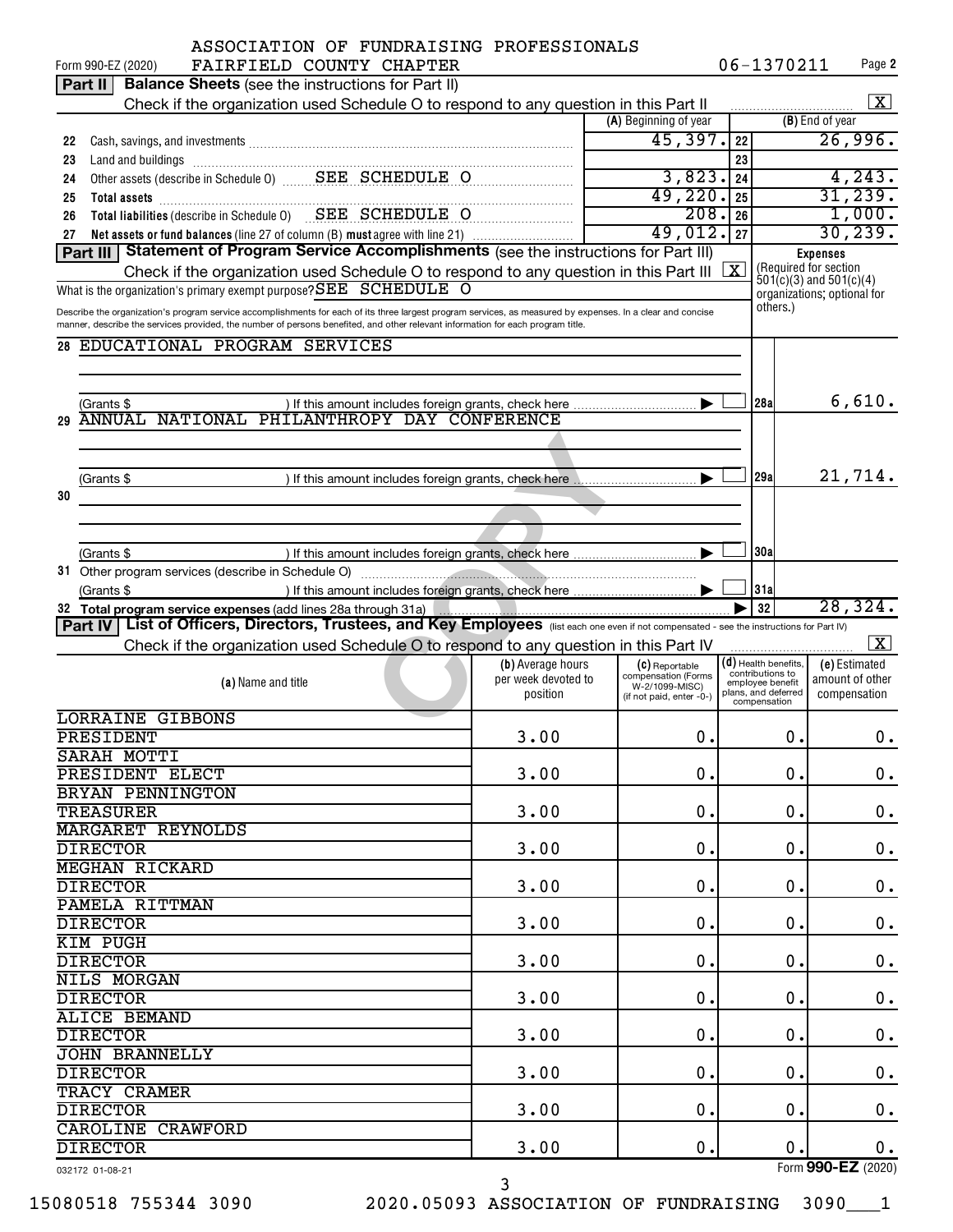#### Form 990-EZ (2020) FAIRFIELD COUNTY CHAPTER  $06-1370211$  Page ASSOCIATION OF FUNDRAISING PROFESSIONALS

**3**

|    | Other Information (Note the Schedule A and personal benefit contract statement requirements in the<br>Part V                                                                                                 |                 |     |                         |  |  |  |  |
|----|--------------------------------------------------------------------------------------------------------------------------------------------------------------------------------------------------------------|-----------------|-----|-------------------------|--|--|--|--|
|    | instructions for Part V.) Check if the organization used Sch. O to respond to any question in this Part V                                                                                                    |                 |     | $\mathbf{X}$            |  |  |  |  |
| 33 | Did the organization engage in any significant activity not previously reported to the IRS? If "Yes," provide a detailed description of each                                                                 |                 |     | Yes No                  |  |  |  |  |
|    | activity in Schedule O                                                                                                                                                                                       | 33              |     | X                       |  |  |  |  |
| 34 | Were any significant changes made to the organizing or governing documents? If "Yes," attach a conformed copy of the amended                                                                                 |                 |     |                         |  |  |  |  |
|    |                                                                                                                                                                                                              | 34              |     | x                       |  |  |  |  |
|    | 35a Did the organization have unrelated business gross income of \$1,000 or more during the year from business activities (such as those reported                                                            |                 |     |                         |  |  |  |  |
|    | on lines 2, 6a, and 7a, among others)?                                                                                                                                                                       |                 |     |                         |  |  |  |  |
|    |                                                                                                                                                                                                              | 35 <sub>b</sub> | N/R |                         |  |  |  |  |
|    | c Was the organization a section $501(c)(4)$ , $501(c)(5)$ , or $501(c)(6)$ organization subject to section 6033(e) notice, reporting, and proxy tax                                                         |                 |     |                         |  |  |  |  |
|    |                                                                                                                                                                                                              |                 |     |                         |  |  |  |  |
| 36 | Did the organization undergo a liquidation, dissolution, termination, or significant disposition of net assets during the year? If "Yes,"                                                                    | 36              |     | х                       |  |  |  |  |
|    | $0$ .                                                                                                                                                                                                        |                 |     |                         |  |  |  |  |
|    |                                                                                                                                                                                                              | 37 <sub>b</sub> |     | х                       |  |  |  |  |
|    | 38a Did the organization borrow from, or make any loans to, any officer, director, trustee, or key employee; or were any such loans made                                                                     |                 |     |                         |  |  |  |  |
|    |                                                                                                                                                                                                              | 38a             |     | X                       |  |  |  |  |
|    | N/A<br>38 <sub>b</sub>                                                                                                                                                                                       |                 |     |                         |  |  |  |  |
| 39 | Section 501(c)(7) organizations. Enter:                                                                                                                                                                      |                 |     |                         |  |  |  |  |
|    | N/A<br>39a<br>a Initiation fees and capital contributions included on line 9 [11] [11] matter contract the same contribution                                                                                 |                 |     |                         |  |  |  |  |
|    | $\overline{N/A}$<br>39 <sub>b</sub>                                                                                                                                                                          |                 |     |                         |  |  |  |  |
|    | 40a Section 501(c)(3) organizations. Enter amount of tax imposed on the organization during the year under:<br>0.<br>$0 \cdot$ ; section 4912 $\bullet$ 0 $\cdot$ ; section 4955 $\bullet$<br>section $4911$ |                 |     |                         |  |  |  |  |
|    | <b>b</b> Section 501(c)(3), 501(c)(4), and 501(c)(29) organizations. Did the organization engage in any section 4958 excess benefit                                                                          |                 |     |                         |  |  |  |  |
|    | transaction during the year, or did it engage in an excess benefit transaction in a prior year that has not been reported on any                                                                             |                 |     |                         |  |  |  |  |
|    | of its prior Forms 990 or 990-EZ? If "Yes," complete Schedule L, Part I                                                                                                                                      | 40b             |     | x                       |  |  |  |  |
|    | c Section 501(c)(3), 501(c)(4), and 501(c)(29) organizations. Enter amount of tax imposed on                                                                                                                 |                 |     |                         |  |  |  |  |
|    | 0.<br>organization managers or disqualified persons during the year under sections 4912, 4955, and 4958 <i>mmmmm</i>                                                                                         |                 |     |                         |  |  |  |  |
|    | d Section 501(c)(3), 501(c)(4), and 501(c)(29) organizations. Enter amount of tax on line 40c reimbursed                                                                                                     |                 |     |                         |  |  |  |  |
|    | 0.<br>by the organization                                                                                                                                                                                    |                 |     |                         |  |  |  |  |
|    | e All organizations. At any time during the tax year, was the organization a party to a prohibited tax shelter                                                                                               | 40e             |     | x                       |  |  |  |  |
| 41 | transaction? If "Yes," complete Form 8886-T<br>.<br>List the states with which a copy of this return is filed $\blacktriangleright$ $\text{NONE}$                                                            |                 |     |                         |  |  |  |  |
|    | Telephone no. $\triangleright$ 203-644-7609<br>42a The organization's books are in care of KATHY HOILE                                                                                                       |                 |     |                         |  |  |  |  |
|    | $ZIP + 4$ $\triangleright$ 06897<br>Located at P.O. BOX 83, WILTON, CT                                                                                                                                       |                 |     |                         |  |  |  |  |
|    | <b>b</b> At any time during the calendar year, did the organization have an interest in or a signature or other authority                                                                                    |                 |     |                         |  |  |  |  |
|    | over a financial account in a foreign country (such as a bank account, securities account, or other financial                                                                                                |                 |     | Yes No                  |  |  |  |  |
|    | account)?                                                                                                                                                                                                    | 42b             |     | $\overline{\textbf{X}}$ |  |  |  |  |
|    | If "Yes," enter the name of the foreign country                                                                                                                                                              |                 |     |                         |  |  |  |  |
|    | See the instructions for exceptions and filing requirements for FinCEN Form 114, Report of Foreign Bank and Financial Accounts (FBAR).                                                                       | 42c             |     | х                       |  |  |  |  |
|    | If "Yes," enter the name of the foreign country                                                                                                                                                              |                 |     |                         |  |  |  |  |
| 43 |                                                                                                                                                                                                              |                 |     |                         |  |  |  |  |
|    |                                                                                                                                                                                                              | N/A             |     |                         |  |  |  |  |
|    |                                                                                                                                                                                                              |                 |     |                         |  |  |  |  |
|    |                                                                                                                                                                                                              |                 |     | Yes No                  |  |  |  |  |
|    | 44a Did the organization maintain any donor advised funds during the year? If "Yes," Form 990 must be completed instead of                                                                                   |                 |     |                         |  |  |  |  |
|    | Form 990-EZ                                                                                                                                                                                                  | 44a             |     | х                       |  |  |  |  |
|    | b Did the organization operate one or more hospital facilities during the year? If "Yes," Form 990 must be completed instead                                                                                 | 44b             |     | х                       |  |  |  |  |
|    |                                                                                                                                                                                                              | 44c             |     | $\overline{\texttt{x}}$ |  |  |  |  |
|    | d If "Yes" to line 44c, has the organization filed a Form 720 to report these payments? If "No," provide an explanation                                                                                      |                 |     |                         |  |  |  |  |
|    | in Schedule 0                                                                                                                                                                                                | 44d             |     |                         |  |  |  |  |
|    |                                                                                                                                                                                                              | 45a             |     | $\overline{\mathbf{X}}$ |  |  |  |  |
|    | <b>b</b> Did the organization receive any payment from or engage in any transaction with a controlled entity within the meaning of section                                                                   |                 |     |                         |  |  |  |  |
|    |                                                                                                                                                                                                              | 45b             |     |                         |  |  |  |  |
|    |                                                                                                                                                                                                              |                 |     | Form 990-EZ (2020)      |  |  |  |  |

032173 01-08-21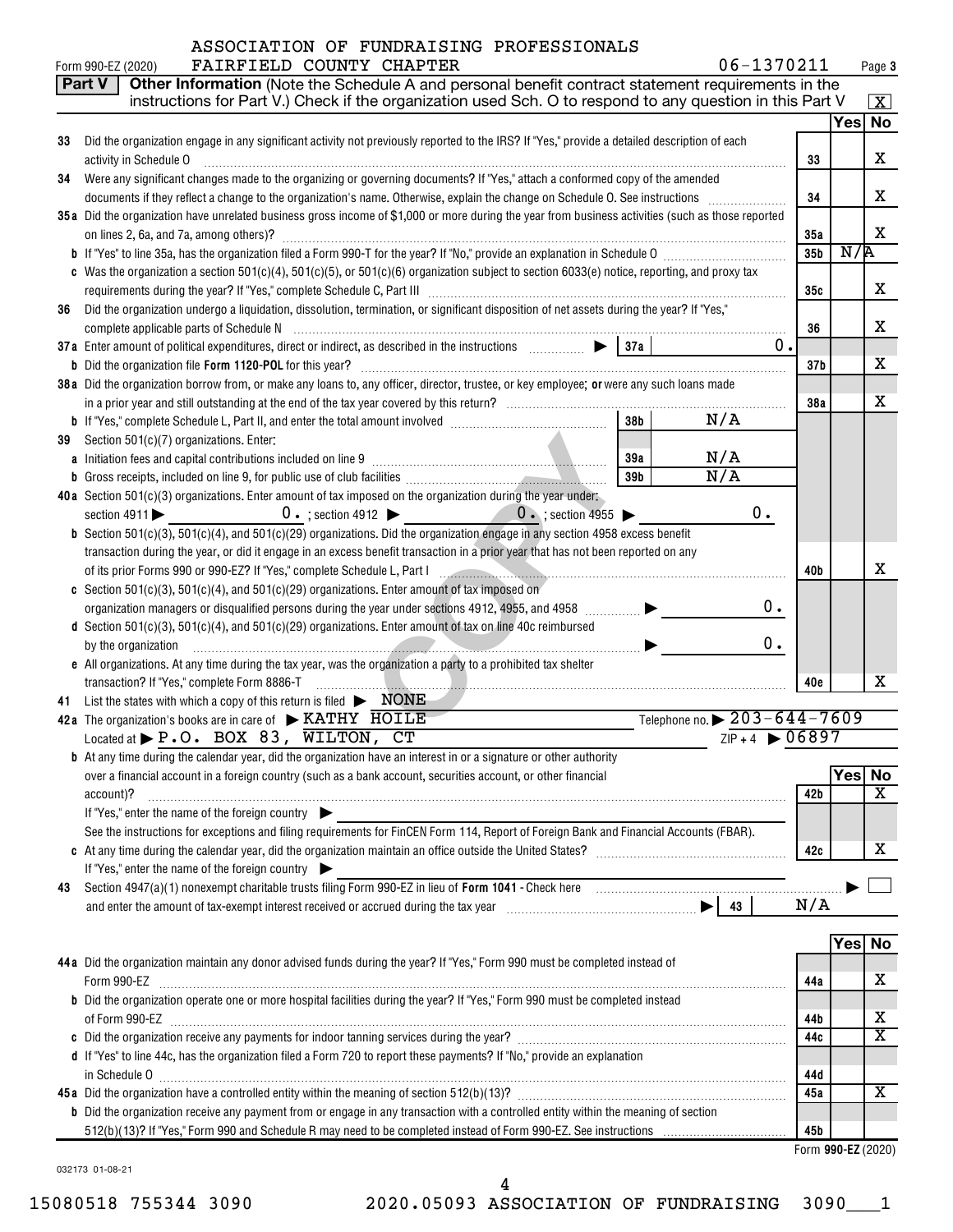| Form 990-EZ (2020) |                      | ASSOCIATION OF FUNDRAISING PROFESSIONALS<br>FAIRFIELD COUNTY CHAPTER                                                                                                                                                                                        |                      |                     |      |                                       | 06-1370211                             |                        | Page 4                  |    |
|--------------------|----------------------|-------------------------------------------------------------------------------------------------------------------------------------------------------------------------------------------------------------------------------------------------------------|----------------------|---------------------|------|---------------------------------------|----------------------------------------|------------------------|-------------------------|----|
|                    |                      |                                                                                                                                                                                                                                                             |                      |                     |      |                                       |                                        |                        | Yes No                  |    |
| 46                 |                      | Did the organization engage, directly or indirectly, in political campaign activities on behalf of or in opposition to candidates for public office?                                                                                                        |                      |                     |      |                                       |                                        |                        |                         |    |
|                    |                      |                                                                                                                                                                                                                                                             |                      |                     |      |                                       |                                        | 46                     | х                       |    |
|                    |                      | Part VI   Section 501(c)(3) Organizations Only                                                                                                                                                                                                              |                      |                     |      |                                       |                                        |                        |                         |    |
|                    |                      | All section 501(c)(3) organizations must answer questions 47-49b and 52, and complete the tables for lines 50 and 51.                                                                                                                                       |                      |                     |      |                                       |                                        |                        |                         |    |
|                    |                      |                                                                                                                                                                                                                                                             |                      |                     |      |                                       |                                        |                        | Yes No                  |    |
| 47                 |                      | Did the organization engage in lobbying activities or have a section 501(h) election in effect during the tax year? If "Yes," complete Sch. C, Part II                                                                                                      |                      |                     |      |                                       |                                        | 47                     | X                       |    |
| 48                 |                      |                                                                                                                                                                                                                                                             |                      |                     |      |                                       |                                        | 48                     | $\overline{\textbf{x}}$ |    |
|                    |                      |                                                                                                                                                                                                                                                             |                      |                     |      |                                       |                                        | 49a                    | X                       |    |
|                    |                      |                                                                                                                                                                                                                                                             |                      |                     |      |                                       |                                        | 49b                    |                         |    |
| 50                 |                      | Complete this table for the organization's five highest compensated employees (other than officers, directors, trustees, and key employees) who each received more<br>than \$100,000 of compensation from the organization. If there is none, enter "None." |                      |                     |      |                                       |                                        |                        |                         |    |
|                    |                      | (a) Name and title of each employee                                                                                                                                                                                                                         |                      | (b) Average hours   |      | (C) Reportable                        | (d) Health benefits,                   |                        | (e) Estimated           |    |
|                    |                      |                                                                                                                                                                                                                                                             |                      | per week devoted to |      | compensation (Forms<br>W-2/1099-MISC) | contributions to<br>employee benefit   |                        | amount of other         |    |
|                    |                      | <b>NONE</b>                                                                                                                                                                                                                                                 |                      | position            |      |                                       | plans, and deferred<br>compensation    |                        | compensation            |    |
|                    |                      |                                                                                                                                                                                                                                                             |                      |                     |      |                                       |                                        |                        |                         |    |
|                    |                      |                                                                                                                                                                                                                                                             |                      |                     |      |                                       |                                        |                        |                         |    |
|                    |                      |                                                                                                                                                                                                                                                             |                      |                     |      |                                       |                                        |                        |                         |    |
|                    |                      |                                                                                                                                                                                                                                                             |                      |                     |      |                                       |                                        |                        |                         |    |
|                    |                      |                                                                                                                                                                                                                                                             |                      |                     |      |                                       |                                        |                        |                         |    |
|                    |                      |                                                                                                                                                                                                                                                             |                      |                     |      |                                       |                                        |                        |                         |    |
|                    |                      |                                                                                                                                                                                                                                                             |                      |                     |      |                                       |                                        |                        |                         |    |
|                    |                      |                                                                                                                                                                                                                                                             |                      |                     |      |                                       |                                        |                        |                         |    |
|                    |                      | f Total number of other employees paid over \$100,000                                                                                                                                                                                                       |                      |                     |      |                                       |                                        |                        |                         |    |
| 51                 |                      | Complete this table for the organization's five highest compensated independent contractors who each received more than \$100,000 of compensation from the                                                                                                  |                      |                     |      |                                       |                                        |                        |                         |    |
|                    |                      | NONE<br>organization. If there is none, enter "None."                                                                                                                                                                                                       |                      |                     |      |                                       |                                        |                        |                         |    |
|                    |                      | (a) Name and business address of each independent contractor                                                                                                                                                                                                |                      |                     |      | (b) Type of service                   |                                        |                        | (c) Compensation        |    |
|                    |                      |                                                                                                                                                                                                                                                             |                      |                     |      |                                       |                                        |                        |                         |    |
|                    |                      |                                                                                                                                                                                                                                                             |                      |                     |      |                                       |                                        |                        |                         |    |
|                    |                      |                                                                                                                                                                                                                                                             |                      |                     |      |                                       |                                        |                        |                         |    |
|                    |                      |                                                                                                                                                                                                                                                             |                      |                     |      |                                       |                                        |                        |                         |    |
|                    |                      |                                                                                                                                                                                                                                                             |                      |                     |      |                                       |                                        |                        |                         |    |
|                    |                      |                                                                                                                                                                                                                                                             |                      |                     |      |                                       |                                        |                        |                         |    |
|                    |                      |                                                                                                                                                                                                                                                             |                      |                     |      |                                       |                                        |                        |                         |    |
|                    |                      |                                                                                                                                                                                                                                                             |                      |                     |      |                                       |                                        |                        |                         |    |
|                    |                      | d Total number of other independent contractors each receiving over \$100,000                                                                                                                                                                               |                      |                     |      |                                       |                                        |                        |                         |    |
| 52                 |                      | Did the organization complete Schedule A? Note: All section 501(c)(3) organizations must attach a                                                                                                                                                           |                      |                     |      |                                       |                                        |                        |                         |    |
|                    | completed Schedule A |                                                                                                                                                                                                                                                             |                      |                     |      |                                       |                                        | $\boxed{\text{X}}$ Yes |                         | No |
|                    |                      | Under penalties of perjury, I declare that I have examined this return, including accompanying schedules and statements, and to the best of my knowledge and belief, it is                                                                                  |                      |                     |      |                                       |                                        |                        |                         |    |
|                    |                      | true, correct, and complete. Declaration of preparer (other than officer) is based on all information of which preparer has any knowledge.                                                                                                                  |                      |                     |      |                                       |                                        |                        |                         |    |
| Sign               |                      | Signature of officer                                                                                                                                                                                                                                        |                      |                     |      |                                       | Date                                   |                        |                         |    |
| <b>Here</b>        |                      | BRYAN PENNINGTON,                                                                                                                                                                                                                                           | <b>TREASURER</b>     |                     |      |                                       |                                        |                        |                         |    |
|                    |                      | Type or print name and title                                                                                                                                                                                                                                |                      |                     |      |                                       |                                        |                        |                         |    |
|                    |                      | Print/Type preparer's name                                                                                                                                                                                                                                  | Preparer's signature |                     | Date | Check                                 | PTIN<br>۱Ť                             |                        |                         |    |
| Paid               |                      |                                                                                                                                                                                                                                                             |                      |                     |      | self-employed                         |                                        |                        |                         |    |
| Preparer           |                      | JAMES G. WOODS<br>Firm's name VENMAN & CO. LLC, CPA'S                                                                                                                                                                                                       |                      |                     |      |                                       | Firm's EIN $\triangleright$ 06-0674034 | P01429665              |                         |    |
| <b>Use Only</b>    |                      | Firm's address > 375 BRIDGEPORT AVENUE                                                                                                                                                                                                                      |                      |                     |      | Phone no.                             | $203 - 929 - 9945$                     |                        |                         |    |
|                    |                      |                                                                                                                                                                                                                                                             |                      |                     |      |                                       |                                        |                        |                         |    |

 $\Box$  Yes  $\Box$  No **990-EZ**  Form (2020)

032174 01-08-21

May the IRS discuss this return with the preparer shown above? See instructions

SHELTON, CT 06484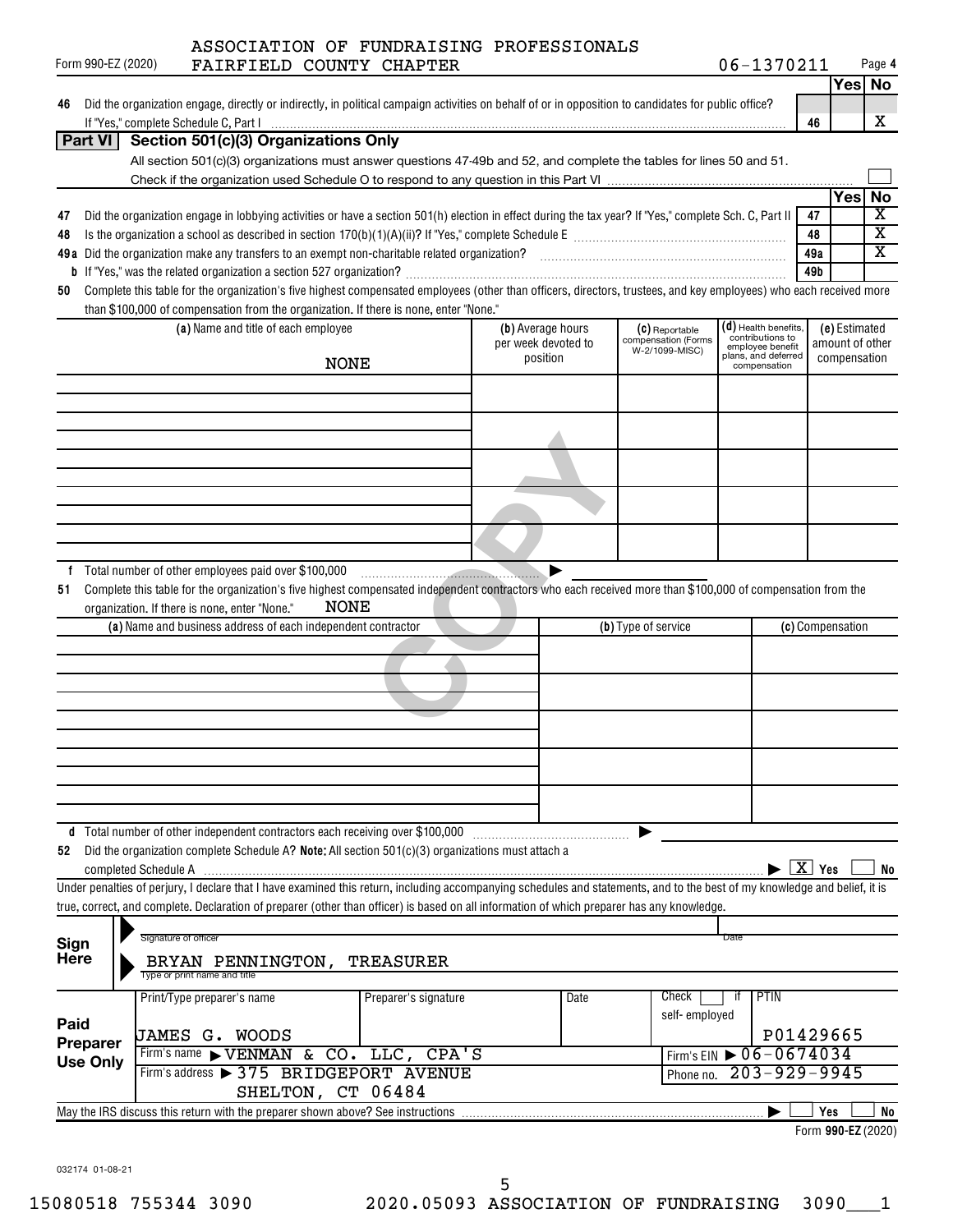| <b>SCHEDULE A</b>        |                     |                                                        |  |                                                                        |                                                                                                                                                                                                                                               |     |                                                                |                            | OMB No. 1545-0047                                   |
|--------------------------|---------------------|--------------------------------------------------------|--|------------------------------------------------------------------------|-----------------------------------------------------------------------------------------------------------------------------------------------------------------------------------------------------------------------------------------------|-----|----------------------------------------------------------------|----------------------------|-----------------------------------------------------|
| (Form 990 or 990-EZ)     |                     |                                                        |  |                                                                        | <b>Public Charity Status and Public Support</b>                                                                                                                                                                                               |     |                                                                |                            |                                                     |
|                          |                     |                                                        |  |                                                                        | Complete if the organization is a section 501(c)(3) organization or a section<br>4947(a)(1) nonexempt charitable trust.                                                                                                                       |     |                                                                |                            |                                                     |
|                          |                     | Department of the Treasury<br>Internal Revenue Service |  |                                                                        | Attach to Form 990 or Form 990-EZ.                                                                                                                                                                                                            |     |                                                                |                            | <b>Open to Public</b>                               |
|                          |                     |                                                        |  |                                                                        | Go to www.irs.gov/Form990 for instructions and the latest information.<br>ASSOCIATION OF FUNDRAISING PROFESSIONALS                                                                                                                            |     |                                                                |                            | Inspection                                          |
|                          |                     | Name of the organization                               |  |                                                                        | FAIRFIELD COUNTY CHAPTER                                                                                                                                                                                                                      |     |                                                                |                            | <b>Employer identification number</b><br>06-1370211 |
|                          | Part I              |                                                        |  |                                                                        | Reason for Public Charity Status. (All organizations must complete this part.) See instructions.                                                                                                                                              |     |                                                                |                            |                                                     |
|                          |                     |                                                        |  |                                                                        | The organization is not a private foundation because it is: (For lines 1 through 12, check only one box.)                                                                                                                                     |     |                                                                |                            |                                                     |
| 1                        |                     |                                                        |  |                                                                        | A church, convention of churches, or association of churches described in section 170(b)(1)(A)(i).                                                                                                                                            |     |                                                                |                            |                                                     |
| 2                        |                     |                                                        |  |                                                                        | A school described in section 170(b)(1)(A)(ii). (Attach Schedule E (Form 990 or 990-EZ).)                                                                                                                                                     |     |                                                                |                            |                                                     |
| 3                        |                     |                                                        |  |                                                                        | A hospital or a cooperative hospital service organization described in section 170(b)(1)(A)(iii).                                                                                                                                             |     |                                                                |                            |                                                     |
| 4                        |                     |                                                        |  |                                                                        | A medical research organization operated in conjunction with a hospital described in section 170(b)(1)(A)(iii). Enter the hospital's name,                                                                                                    |     |                                                                |                            |                                                     |
|                          |                     | city, and state:                                       |  |                                                                        |                                                                                                                                                                                                                                               |     |                                                                |                            |                                                     |
| 5                        |                     |                                                        |  |                                                                        | An organization operated for the benefit of a college or university owned or operated by a governmental unit described in                                                                                                                     |     |                                                                |                            |                                                     |
|                          |                     |                                                        |  | section 170(b)(1)(A)(iv). (Complete Part II.)                          |                                                                                                                                                                                                                                               |     |                                                                |                            |                                                     |
| 6                        |                     |                                                        |  |                                                                        | A federal, state, or local government or governmental unit described in section 170(b)(1)(A)(v).                                                                                                                                              |     |                                                                |                            |                                                     |
| $\overline{\phantom{a}}$ |                     |                                                        |  |                                                                        | An organization that normally receives a substantial part of its support from a governmental unit or from the general public described in                                                                                                     |     |                                                                |                            |                                                     |
| 8                        |                     |                                                        |  | section 170(b)(1)(A)(vi). (Complete Part II.)                          | A community trust described in section 170(b)(1)(A)(vi). (Complete Part II.)                                                                                                                                                                  |     |                                                                |                            |                                                     |
| 9                        |                     |                                                        |  |                                                                        | An agricultural research organization described in section 170(b)(1)(A)(ix) operated in conjunction with a land-grant college                                                                                                                 |     |                                                                |                            |                                                     |
|                          |                     |                                                        |  |                                                                        | or university or a non-land-grant college of agriculture (see instructions). Enter the name, city, and state of the college or                                                                                                                |     |                                                                |                            |                                                     |
|                          |                     | university:                                            |  |                                                                        |                                                                                                                                                                                                                                               |     |                                                                |                            |                                                     |
| 10                       | $\lfloor x \rfloor$ |                                                        |  |                                                                        | An organization that normally receives (1) more than 33 1/3% of its support from contributions, membership fees, and gross receipts from                                                                                                      |     |                                                                |                            |                                                     |
|                          |                     |                                                        |  |                                                                        | activities related to its exempt functions, subject to certain exceptions; and (2) no more than 33 1/3% of its support from gross investment                                                                                                  |     |                                                                |                            |                                                     |
|                          |                     |                                                        |  |                                                                        | income and unrelated business taxable income (less section 511 tax) from businesses acquired by the organization after June 30, 1975.                                                                                                         |     |                                                                |                            |                                                     |
|                          |                     |                                                        |  | See section 509(a)(2). (Complete Part III.)                            |                                                                                                                                                                                                                                               |     |                                                                |                            |                                                     |
| 11                       |                     |                                                        |  |                                                                        | An organization organized and operated exclusively to test for public safety. See section 509(a)(4).                                                                                                                                          |     |                                                                |                            |                                                     |
| 12                       |                     |                                                        |  |                                                                        | An organization organized and operated exclusively for the benefit of, to perform the functions of, or to carry out the purposes of one or                                                                                                    |     |                                                                |                            |                                                     |
|                          |                     |                                                        |  |                                                                        | more publicly supported organizations described in section 509(a)(1) or section 509(a)(2). See section 509(a)(3). Check the box in                                                                                                            |     |                                                                |                            |                                                     |
| a                        |                     |                                                        |  |                                                                        | lines 12a through 12d that describes the type of supporting organization and complete lines 12e, 12f, and 12g.<br>Type I. A supporting organization operated, supervised, or controlled by its supported organization(s), typically by giving |     |                                                                |                            |                                                     |
|                          |                     |                                                        |  |                                                                        | the supported organization(s) the power to regularly appoint or elect a majority of the directors or trustees of the supporting                                                                                                               |     |                                                                |                            |                                                     |
|                          |                     |                                                        |  | organization. You must complete Part IV, Sections A and B.             |                                                                                                                                                                                                                                               |     |                                                                |                            |                                                     |
| b                        |                     |                                                        |  |                                                                        | Type II. A supporting organization supervised or controlled in connection with its supported organization(s), by having                                                                                                                       |     |                                                                |                            |                                                     |
|                          |                     |                                                        |  |                                                                        | control or management of the supporting organization vested in the same persons that control or manage the supported                                                                                                                          |     |                                                                |                            |                                                     |
|                          |                     |                                                        |  | organization(s). You must complete Part IV, Sections A and C.          |                                                                                                                                                                                                                                               |     |                                                                |                            |                                                     |
| с                        |                     |                                                        |  |                                                                        | Type III functionally integrated. A supporting organization operated in connection with, and functionally integrated with,                                                                                                                    |     |                                                                |                            |                                                     |
|                          |                     |                                                        |  |                                                                        | its supported organization(s) (see instructions). You must complete Part IV, Sections A, D, and E.                                                                                                                                            |     |                                                                |                            |                                                     |
| d                        |                     |                                                        |  |                                                                        | Type III non-functionally integrated. A supporting organization operated in connection with its supported organization(s)                                                                                                                     |     |                                                                |                            |                                                     |
|                          |                     |                                                        |  |                                                                        | that is not functionally integrated. The organization generally must satisfy a distribution requirement and an attentiveness<br>requirement (see instructions). You must complete Part IV, Sections A and D, and Part V.                      |     |                                                                |                            |                                                     |
| е                        |                     |                                                        |  |                                                                        | Check this box if the organization received a written determination from the IRS that it is a Type I, Type II, Type III                                                                                                                       |     |                                                                |                            |                                                     |
|                          |                     |                                                        |  |                                                                        | functionally integrated, or Type III non-functionally integrated supporting organization.                                                                                                                                                     |     |                                                                |                            |                                                     |
|                          |                     |                                                        |  | f Enter the number of supported organizations                          |                                                                                                                                                                                                                                               |     |                                                                |                            |                                                     |
| g                        |                     |                                                        |  | Provide the following information about the supported organization(s). |                                                                                                                                                                                                                                               |     |                                                                |                            |                                                     |
|                          |                     | (i) Name of supported                                  |  | (ii) EIN                                                               | (iii) Type of organization<br>(described on lines 1-10                                                                                                                                                                                        |     | (iv) Is the organization listed<br>in your governing document? | (v) Amount of monetary     | (vi) Amount of other                                |
|                          |                     | organization                                           |  |                                                                        | above (see instructions))                                                                                                                                                                                                                     | Yes | No                                                             | support (see instructions) | support (see instructions)                          |
|                          |                     |                                                        |  |                                                                        |                                                                                                                                                                                                                                               |     |                                                                |                            |                                                     |
|                          |                     |                                                        |  |                                                                        |                                                                                                                                                                                                                                               |     |                                                                |                            |                                                     |
|                          |                     |                                                        |  |                                                                        |                                                                                                                                                                                                                                               |     |                                                                |                            |                                                     |
|                          |                     |                                                        |  |                                                                        |                                                                                                                                                                                                                                               |     |                                                                |                            |                                                     |
|                          |                     |                                                        |  |                                                                        |                                                                                                                                                                                                                                               |     |                                                                |                            |                                                     |
|                          |                     |                                                        |  |                                                                        |                                                                                                                                                                                                                                               |     |                                                                |                            |                                                     |
|                          |                     |                                                        |  |                                                                        |                                                                                                                                                                                                                                               |     |                                                                |                            |                                                     |
|                          |                     |                                                        |  |                                                                        |                                                                                                                                                                                                                                               |     |                                                                |                            |                                                     |
|                          |                     |                                                        |  |                                                                        |                                                                                                                                                                                                                                               |     |                                                                |                            |                                                     |
| Total                    |                     |                                                        |  |                                                                        | $f_{\text{out}}$ $F_{\text{out}}$ 000 $\approx$ 000 $E$ 7                                                                                                                                                                                     |     |                                                                |                            | $A$ (Faxed 000 as 000 EZ) 0000                      |

LHA For Paperwork Reduction Act Notice, see the Instructions for Form 990 or 990-EZ. 032021 01-25-21 Schedule A (Form 990 or 990-EZ) 2020 6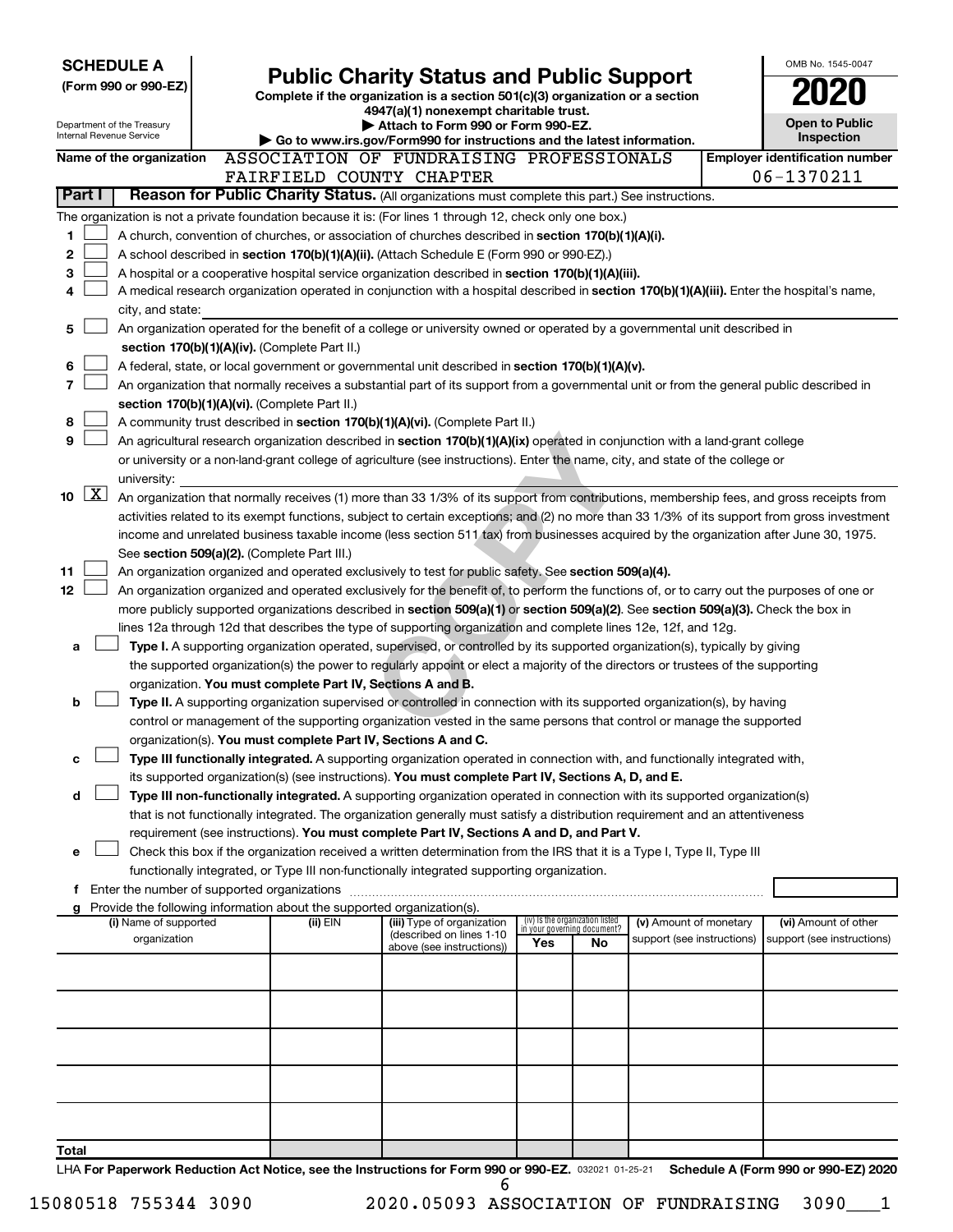# Schedule A (Form 990 or 990-EZ) 2020  $\texttt{FARFIELD}\texttt{ COUNTY } \texttt{CHAPTER} \texttt{06--1370211}$  Page

06-1370211 <sub>Page 2</sub>

(Complete only if you checked the box on line 5, 7, or 8 of Part I or if the organization failed to qualify under Part III. If the organization **Part II Support Schedule for Organizations Described in Sections 170(b)(1)(A)(iv) and 170(b)(1)(A)(vi)**

**(b)** 2017<br>**Co** 2018<br>**Co** 2018<br>**Co** 2019 6 Public support. Subtract line 5 from line 4. **Calendar year (or fiscal year beginning in)**  | **Calendar year (or fiscal year beginning in) | (a)** 2016 **| (b)** 2017 **| (c)** 2018 **| (d)** 2019 **| (e)** 2020 **| (f) 1** Gifts, grants, contributions, and **2** Tax revenues levied for the organ-**3** The value of services or facilities **4 Total.** Add lines 1 through 3  $\ldots$ ... **5** The portion of total contributions **(a)** 2016 **| (b)** 2017 **| (c)** 2018 **| (d)** 2019 **| (e)** 2020 **| (f) 7** Amounts from line 4  $\ldots$  **Amounts** from line 4  $\ldots$ **8** Gross income from interest, **9** Net income from unrelated business **10** Other income. Do not include gain **11 Total support.**  Add lines 7 through 10 **12** Gross receipts from related activities, etc. (see instructions) ~~~~~~~~~~~~~~~~~~~~~~~ **13 First 5 years.**  If the Form 990 is for the organization's first, second, third, fourth, or fifth tax year as a section 501(c)(3) **12 stop here** organization, check this box and | **14 15 14** Public support percentage for 2020 (line 6, column (f), divided by line 11, column (f))~~~~~~~~~~~~ **15** Public support percentage from 2019 Schedule A, Part II, line 14 ~~~~~~~~~~~~~~~~~~~~~ % 16a 33 1/3% support test - 2020. If the organization did not check the box on line 13, and line 14 is 33 1/3% or more, check this box and **17 a 10% -facts-and-circumstances test - 2020.**  If the organization did not check a box on line 13, 16a, or 16b, and line 14 is 10% or more, **b 33 1/3% support test - 2019.** If the organization did not check a box on line 13 or 16a, and line 15 is 33 1/3% or more, check this box **stop here.**  The organization qualifies as a publicly supported organization ~~~~~~~~~~~~~~~~~~~~~~~~~~~~~~ | and stop here. The organization qualifies as a publicly supported organization *\_\_\_\_\_\_\_\_\_\_\_\_\_\_\_\_\_\_\_\_\_\_\_\_\_\_\_\_\_\_\_\_\_* butchered organization *\_\_\_\_\_\_\_\_\_\_\_\_\_\_\_\_\_\_\_\_\_\_\_\_\_\_\_\_\_\_\_\_\_\_* and if the organization meets the facts-and-circumstances test, check this box and stop here. Explain in Part VI how the organization fails to qualify under the tests listed below, please complete Part III.) 2016 **| (b)** 2017 **| (c)** 2018 **| (d)** 2019 **| (e)** 2020 **| (f)** Total membership fees received. (Do not include any "unusual grants.") ization's benefit and either paid to or expended on its behalf ............ furnished by a governmental unit to the organization without charge by each person (other than a governmental unit or publicly supported organization) included on line 1 that exceeds 2% of the amount shown on line 11, column (f)  $\frac{1}{2}$   $\frac{1}{2}$   $\frac{1}{2}$   $\frac{1}{2}$   $\frac{1}{2}$   $\frac{1}{2}$   $\frac{1}{2}$   $\frac{1}{2}$   $\frac{1}{2}$   $\frac{1}{2}$   $\frac{1}{2}$   $\frac{1}{2}$   $\frac{1}{2}$   $\frac{1}{2}$   $\frac{1}{2}$   $\frac{1}{2}$   $\frac{1}{2}$   $\frac{1}{2}$   $\frac{1}{2}$   $\frac{1}{2}$   $\frac{1}{2}$  2016 **| (b)** 2017 **| (c)** 2018 **| (d)** 2019 **| (e)** 2020 **| (f)** Total dividends, payments received on securities loans, rents, royalties, and income from similar sources activities, whether or not the business is regularly carried on ~ or loss from the sale of capital assets (Explain in Part VI.)  $\ldots$ meets the facts-and-circumstances test. The organization qualifies as a publicly supported organization *[[[[[[[[]]* **Section A. Public Support Section B. Total Support Section C. Computation of Public Support Percentage**

**b 10% -facts-and-circumstances test - 2019.** If the organization did not check a box on line 13, 16a, 16b, or 17a, and line 15 is 10% or more, and if the organization meets the facts-and-circumstances test, check this box and **stop here.** Explain in Part VI how the organization meets the facts-and-circumstances test. The organization qualifies as a publicly supported organization † † †

18 Private foundation. If the organization did not check a box on line 13, 16a, 16b, 17a, or 17b, check this box and see instructions .........

**Schedule A (Form 990 or 990-EZ) 2020**

%

†

†

†

032022 01-25-21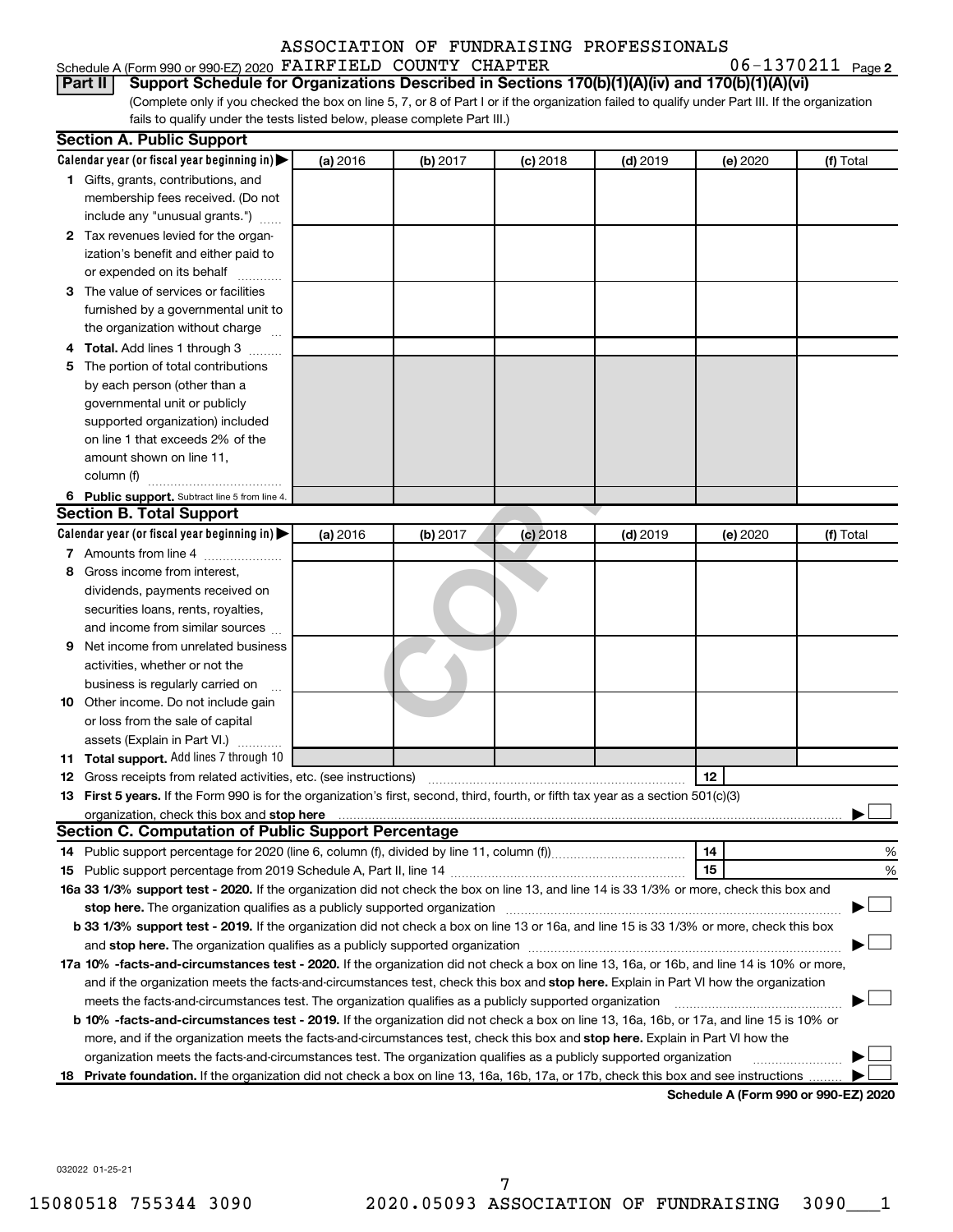#### Schedule A (Form 990 or 990-EZ) 2020  $\texttt{FARFIELD}\texttt{ COUNTY } \texttt{CHAPTER} \texttt{06--1370211}$  Page **Part III Support Schedule for Organizations Described in Section 509(a)(2)**

(Complete only if you checked the box on line 10 of Part I or if the organization failed to qualify under Part II. If the organization fails to qualify under the tests listed below, please complete Part II.)

|    | <b>Section A. Public Support</b><br>Calendar year (or fiscal year beginning in)                                                                                                                                                                                                 | (a) 2016 | (b) 2017 | $(c)$ 2018                            | $(d)$ 2019 | (e) 2020                             | (f) Total                                |
|----|---------------------------------------------------------------------------------------------------------------------------------------------------------------------------------------------------------------------------------------------------------------------------------|----------|----------|---------------------------------------|------------|--------------------------------------|------------------------------------------|
|    | 1 Gifts, grants, contributions, and                                                                                                                                                                                                                                             |          |          |                                       |            |                                      |                                          |
|    | membership fees received. (Do not                                                                                                                                                                                                                                               |          |          |                                       |            |                                      |                                          |
|    | include any "unusual grants.")                                                                                                                                                                                                                                                  | 15,444.  | 19,832.  | 11,001.                               | 9,765.     | 9,020.                               | 65,062.                                  |
|    | 2 Gross receipts from admissions,<br>merchandise sold or services per-<br>formed, or facilities furnished in<br>any activity that is related to the                                                                                                                             |          |          |                                       |            |                                      |                                          |
|    | organization's tax-exempt purpose                                                                                                                                                                                                                                               | 28,543.  | 18,510.  | 10,667.                               | 75,303.    | 16,873.                              | 149,896.                                 |
|    | 3 Gross receipts from activities that<br>are not an unrelated trade or bus-                                                                                                                                                                                                     |          |          |                                       |            |                                      |                                          |
|    | iness under section 513                                                                                                                                                                                                                                                         |          |          |                                       |            |                                      |                                          |
| 4  | Tax revenues levied for the organ-                                                                                                                                                                                                                                              |          |          |                                       |            |                                      |                                          |
|    | ization's benefit and either paid to<br>or expended on its behalf                                                                                                                                                                                                               |          |          |                                       |            |                                      |                                          |
|    | 5 The value of services or facilities                                                                                                                                                                                                                                           |          |          |                                       |            |                                      |                                          |
|    | furnished by a governmental unit to<br>the organization without charge                                                                                                                                                                                                          |          |          |                                       |            |                                      |                                          |
|    | 6 Total. Add lines 1 through 5                                                                                                                                                                                                                                                  | 43,987.  | 38, 342. | 21,668.                               | 85,068.    | 25,893.                              | 214,958.                                 |
|    | 7a Amounts included on lines 1, 2, and<br>3 received from disqualified persons                                                                                                                                                                                                  |          |          |                                       |            |                                      | 0.                                       |
|    | <b>b</b> Amounts included on lines 2 and 3 received<br>from other than disqualified persons that<br>exceed the greater of \$5,000 or 1% of the                                                                                                                                  |          |          |                                       |            |                                      |                                          |
|    | amount on line 13 for the year                                                                                                                                                                                                                                                  |          |          |                                       |            |                                      | $0 \cdot$                                |
|    | c Add lines 7a and 7b                                                                                                                                                                                                                                                           |          |          |                                       |            |                                      | $\overline{\mathfrak{o}}$ .              |
|    | 8 Public support. (Subtract line 7c from line 6.)                                                                                                                                                                                                                               |          |          |                                       |            |                                      | 214,958.                                 |
|    | <b>Section B. Total Support</b>                                                                                                                                                                                                                                                 |          |          |                                       |            |                                      |                                          |
|    | Calendar year (or fiscal year beginning in)                                                                                                                                                                                                                                     | (a) 2016 | (b) 2017 | $(c)$ 2018                            | $(d)$ 2019 | (e) 2020                             | (f) Total                                |
|    | 9 Amounts from line 6                                                                                                                                                                                                                                                           | 43,987.  | 38,342.  | $\overline{21,668}$                   | 85,068.    | $\overline{25,893}$                  | 214,958.                                 |
|    | <b>10a</b> Gross income from interest,<br>dividends, payments received on<br>securities loans, rents, royalties,<br>and income from similar sources                                                                                                                             | 17.      | 10.      | 12.                                   | 9.         | 3.                                   | 51.                                      |
|    | <b>b</b> Unrelated business taxable income                                                                                                                                                                                                                                      |          |          |                                       |            |                                      |                                          |
|    | (less section 511 taxes) from businesses<br>acquired after June 30, 1975                                                                                                                                                                                                        |          |          |                                       |            |                                      |                                          |
|    | c Add lines 10a and 10b                                                                                                                                                                                                                                                         | 17.      | 10.      | 12.                                   | 9.         | 3.                                   | 51.                                      |
|    | 11 Net income from unrelated business<br>activities not included in line 10b,<br>whether or not the business is<br>regularly carried on                                                                                                                                         |          |          |                                       |            |                                      |                                          |
|    | <b>12</b> Other income. Do not include gain<br>or loss from the sale of capital<br>assets (Explain in Part VI.)                                                                                                                                                                 |          |          |                                       |            |                                      |                                          |
|    | <b>13</b> Total support. (Add lines 9, 10c, 11, and 12.)                                                                                                                                                                                                                        | 44,004.  | 38, 352. | 21,680.                               | 85,077.    |                                      | $25,896.$ 215,009.                       |
|    | 14 First 5 years. If the Form 990 is for the organization's first, second, third, fourth, or fifth tax year as a section 501(c)(3) organization,                                                                                                                                |          |          |                                       |            |                                      |                                          |
|    | check this box and stop here                                                                                                                                                                                                                                                    |          |          |                                       |            |                                      |                                          |
|    | <b>Section C. Computation of Public Support Percentage</b>                                                                                                                                                                                                                      |          |          |                                       |            |                                      |                                          |
|    |                                                                                                                                                                                                                                                                                 |          |          |                                       |            | 15                                   | 99.98<br>%                               |
|    |                                                                                                                                                                                                                                                                                 |          |          |                                       |            | 16                                   | 99.97<br>%                               |
|    | Section D. Computation of Investment Income Percentage                                                                                                                                                                                                                          |          |          |                                       |            |                                      |                                          |
|    | 17 Investment income percentage for 2020 (line 10c, column (f), divided by line 13, column (f))                                                                                                                                                                                 |          |          |                                       |            | 17                                   | .02<br>%                                 |
| 18 | Investment income percentage from 2019 Schedule A, Part III, line 17                                                                                                                                                                                                            |          |          |                                       |            | 18                                   | .03<br>$\%$                              |
|    | 19a 33 1/3% support tests - 2020. If the organization did not check the box on line 14, and line 15 is more than 33 1/3%, and line 17 is not                                                                                                                                    |          |          |                                       |            |                                      |                                          |
|    | more than 33 1/3%, check this box and stop here. The organization qualifies as a publicly supported organization                                                                                                                                                                |          |          |                                       |            |                                      | $\blacktriangleright$ $\boxed{\text{X}}$ |
|    | <b>b 33 1/3% support tests - 2019.</b> If the organization did not check a box on line 14 or line 19a, and line 16 is more than 33 1/3%, and<br>line 18 is not more than 33 1/3%, check this box and stop here. The organization qualifies as a publicly supported organization |          |          |                                       |            |                                      |                                          |
|    |                                                                                                                                                                                                                                                                                 |          |          |                                       |            |                                      |                                          |
|    | 032023 01-25-21                                                                                                                                                                                                                                                                 |          |          |                                       |            | Schedule A (Form 990 or 990-EZ) 2020 |                                          |
|    |                                                                                                                                                                                                                                                                                 |          |          | 8                                     |            |                                      |                                          |
|    | 15080518 755344 3090                                                                                                                                                                                                                                                            |          |          | 2020.05093 ASSOCIATION OF FUNDRAISING |            |                                      | 3090                                     |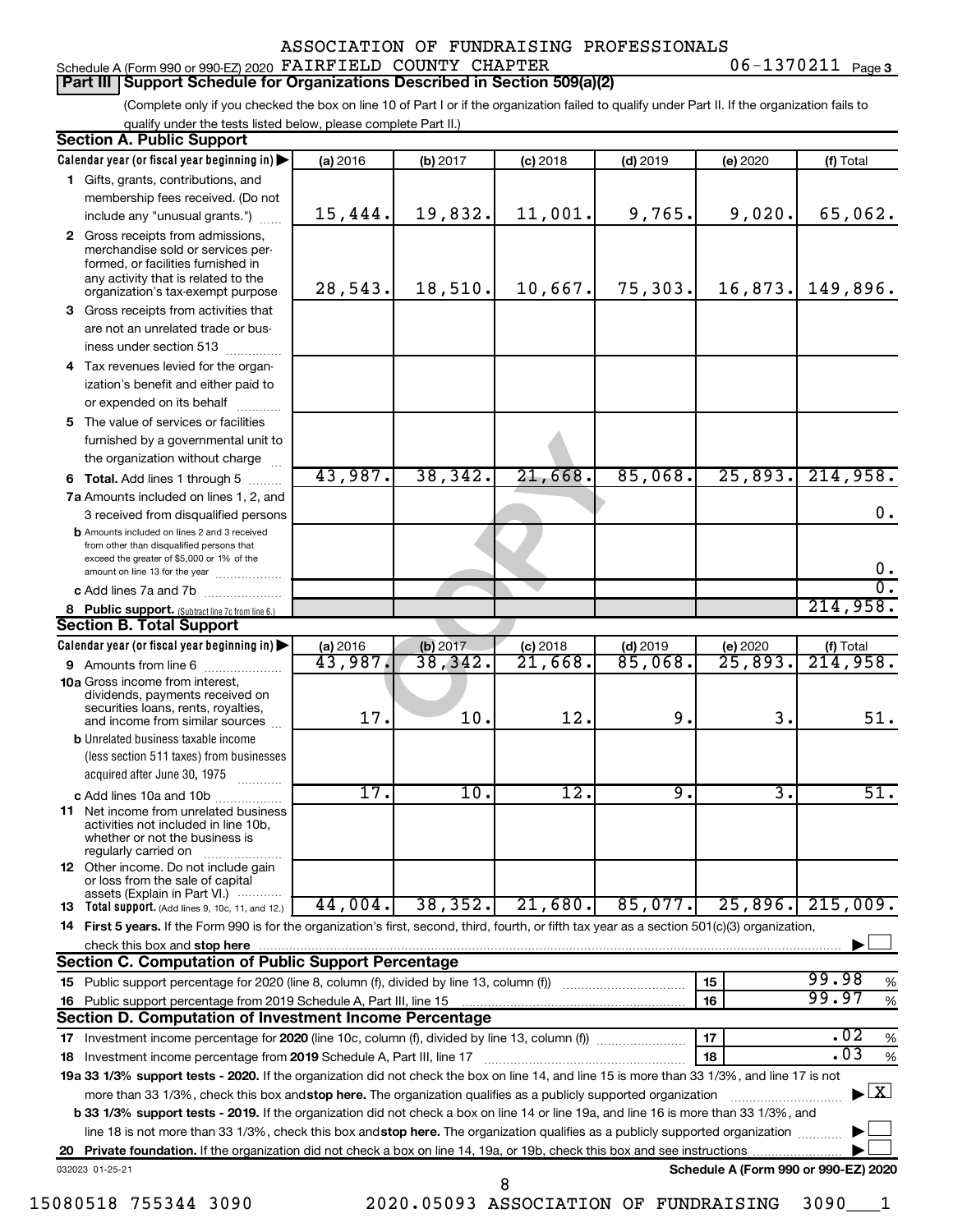Schedule A (Form 990 or 990-EZ) 2020  $\texttt{FARFIELD}\texttt{ COUNTY } \texttt{CHAPTER} \texttt{06--1370211}$  Page

06-1370211 Page 4

**1**

**2**

**3a**

**3b**

**3c**

**4a**

**4b**

**4c**

**5a**

**5b 5c**

**6**

**7**

**8**

**9a**

**9b**

**9c**

**Yes No**

#### **Part IV Supporting Organizations**

(Complete only if you checked a box in line 12 on Part I. If you checked box 12a, Part I, complete Sections A and B. If you checked box 12b, Part I, complete Sections A and C. If you checked box 12c, Part I, complete Sections A, D, and E. If you checked box 12d, Part I, complete Sections A and D, and complete Part V.)

# **Section A. All Supporting Organizations**

- **1** Are all of the organization's supported organizations listed by name in the organization's governing documents? If "No," describe in Part VI how the supported organizations are designated. If designated by *class or purpose, describe the designation. If historic and continuing relationship, explain.*
- **2** Did the organization have any supported organization that does not have an IRS determination of status under section 509(a)(1) or (2)? If "Yes," explain in Part **VI** how the organization determined that the supported *organization was described in section 509(a)(1) or (2).*
- **3a** Did the organization have a supported organization described in section 501(c)(4), (5), or (6)? If "Yes," answer *lines 3b and 3c below.*
- **b** Did the organization confirm that each supported organization qualified under section 501(c)(4), (5), or (6) and satisfied the public support tests under section 509(a)(2)? If "Yes," describe in Part VI when and how the *organization made the determination.*
- **c** Did the organization ensure that all support to such organizations was used exclusively for section 170(c)(2)(B) purposes? If "Yes," explain in Part VI what controls the organization put in place to ensure such use.
- **4 a** *If* Was any supported organization not organized in the United States ("foreign supported organization")? *"Yes," and if you checked box 12a or 12b in Part I, answer lines 4b and 4c below.*
- **b** Did the organization have ultimate control and discretion in deciding whether to make grants to the foreign supported organization? If "Yes," describe in Part VI how the organization had such control and discretion *despite being controlled or supervised by or in connection with its supported organizations.*
- **c** Did the organization support any foreign supported organization that does not have an IRS determination under sections 501(c)(3) and 509(a)(1) or (2)? If "Yes," explain in Part VI what controls the organization used *to ensure that all support to the foreign supported organization was used exclusively for section 170(c)(2)(B) purposes.*
- the United States ("foreign supported organization")? *l*<br>answer lines 4b and 4c below.<br>Consider the foreign supported organization")? *l*<br>answer lines 4b and 4c below.<br>**VI** how the organization had such control and discre **5a** Did the organization add, substitute, or remove any supported organizations during the tax year? If "Yes," answer lines 5b and 5c below (if applicable). Also, provide detail in **Part VI,** including (i) the names and EIN *numbers of the supported organizations added, substituted, or removed; (ii) the reasons for each such action; (iii) the authority under the organization's organizing document authorizing such action; and (iv) how the action was accomplished (such as by amendment to the organizing document).*
- **b** Type I or Type II only. Was any added or substituted supported organization part of a class already designated in the organization's organizing document?
- **c Substitutions only.**  Was the substitution the result of an event beyond the organization's control?
- **6** Did the organization provide support (whether in the form of grants or the provision of services or facilities) to **Part VI.** support or benefit one or more of the filing organization's supported organizations? If "Yes," provide detail in anyone other than (i) its supported organizations, (ii) individuals that are part of the charitable class benefited by one or more of its supported organizations, or (iii) other supporting organizations that also
- **7** Did the organization provide a grant, loan, compensation, or other similar payment to a substantial contributor regard to a substantial contributor? If "Yes," complete Part I of Schedule L (Form 990 or 990-EZ). (as defined in section 4958(c)(3)(C)), a family member of a substantial contributor, or a 35% controlled entity with
- **8** Did the organization make a loan to a disqualified person (as defined in section 4958) not described in line 7? *If "Yes," complete Part I of Schedule L (Form 990 or 990-EZ).*
- **9 a** Was the organization controlled directly or indirectly at any time during the tax year by one or more in section 509(a)(1) or (2))? If "Yes," provide detail in **Part VI.** disqualified persons, as defined in section 4946 (other than foundation managers and organizations described
- **b** Did one or more disqualified persons (as defined in line 9a) hold a controlling interest in any entity in which the supporting organization had an interest? If "Yes," provide detail in Part VI.
- **c** Did a disqualified person (as defined in line 9a) have an ownership interest in, or derive any personal benefit from, assets in which the supporting organization also had an interest? If "Yes," provide detail in Part VI.
- **10 a** Was the organization subject to the excess business holdings rules of section 4943 because of section supporting organizations)? If "Yes," answer line 10b below. 4943(f) (regarding certain Type II supporting organizations, and all Type III non-functionally integrated
	- **b** Did the organization have any excess business holdings in the tax year? (Use Schedule C, Form 4720, to *determine whether the organization had excess business holdings.)*

032024 01-25-21

**10a 10b Schedule A (Form 990 or 990-EZ) 2020**

15080518 755344 3090 2020.05093 ASSOCIATION OF FUNDRAISING 3090\_\_\_1

9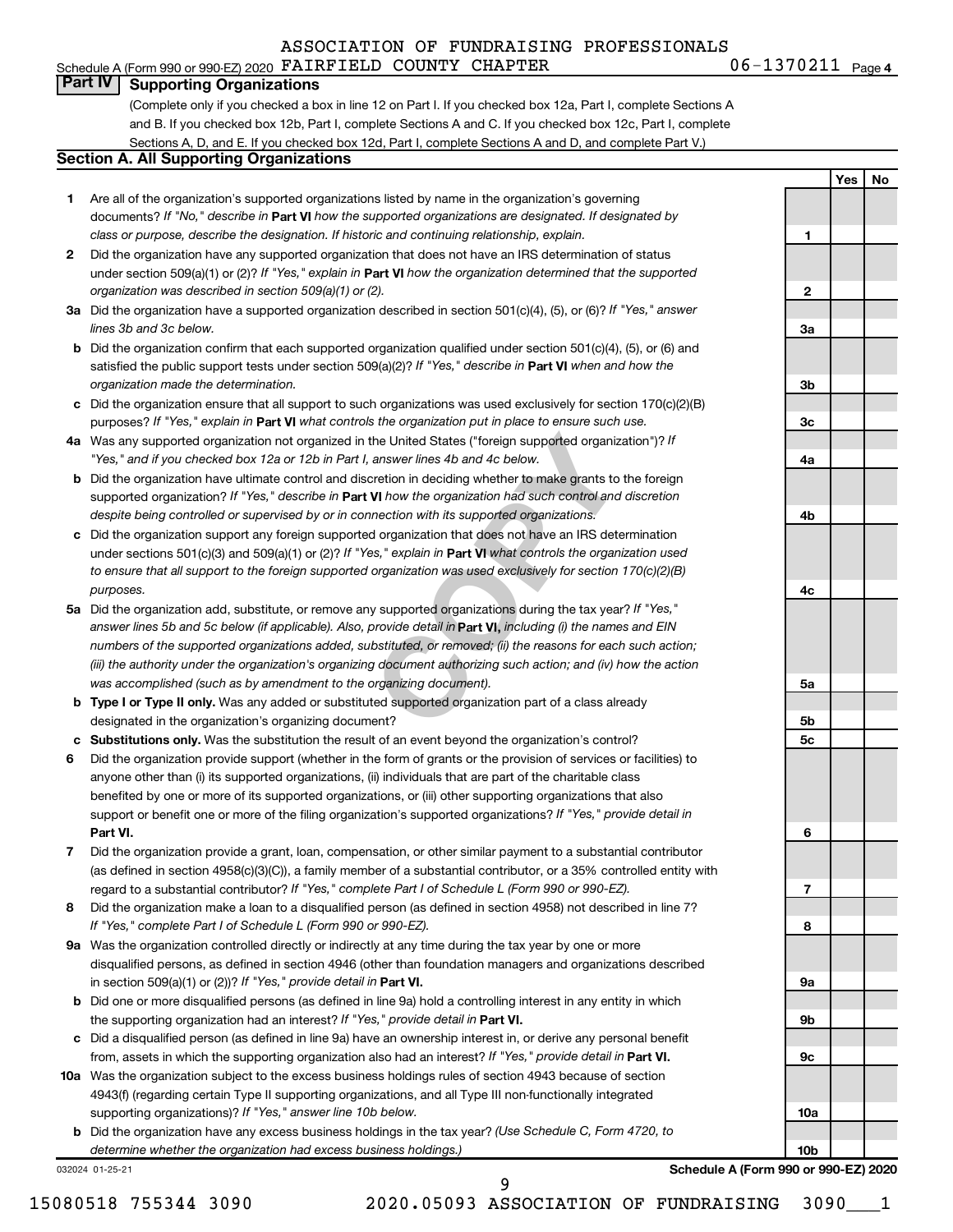06-1370211 <sub>Page 5</sub>

## Schedule A (Form 990 or 990-EZ) 2020  $\texttt{FARFIELD}\texttt{ COUNTY } \texttt{CHAPTER} \texttt{06--1370211}$  Page

**IS**<br> **COPYTE EXECUTE:**<br> **COPY TET ATTE THE COPY OF THE COPY OF THE COPY OF THE COPY OF SYSTEM IS USED THE VI how controlled or manage<br>
<b>COPY TET ATTE COPY TET ATT VI how controlled or manage**<br> **COPY TET ATT ATT COPY TET A** 032025 01-25-21 **Yes No 11** Has the organization accepted a gift or contribution from any of the following persons? **a** A person who directly or indirectly controls, either alone or together with persons described in lines 11b and **b** A family member of a person described in line 11a above? **c** *If "Yes" to line 11a, 11b, or 11c, provide* A 35% controlled entity of a person described in line 11a or 11b above? **11a 11b Part VI. 11c Yes No 1** Did the governing body, members of the governing body, officers acting in their official capacity, or membership of one or **2** Did the organization operate for the benefit of any supported organization other than the supported directors, or trustees at all times during the tax year? If "No," describe in Part VI how the supported organization(s) **1 2 Part VI**  *how providing such benefit carried out the purposes of the supported organization(s) that operated,* **Yes No 1** Were a majority of the organization's directors or trustees during the tax year also a majority of the directors or trustees of each of the organization's supported organization(s)? If "No," describe in Part VI how control **1 Yes No 1** Did the organization provide to each of its supported organizations, by the last day of the fifth month of the **2** Were any of the organization's officers, directors, or trustees either (i) appointed or elected by the supported **3** By reason of the relationship described in line 2, above, did the organization's supported organizations have a **1 2 3** organization(s) or (ii) serving on the governing body of a supported organization? If "No," explain in Part VI how income or assets at all times during the tax year? If "Yes," describe in Part VI the role the organization's **1 2 Answer lines 2a and 2b below. Yes No** Activities Test. 3 Parent of Supported Organizations. Answer lines 3a and 3b below. Check the box next to the method that the organization used to satisfy the Integral Part Test during the yealsee instructions). **a b c The organization satisfied the Activities Test. Complete line 2 below.** The organization is the parent of each of its supported organizations. Complete line 3 below. The organization supported a governmental entity. Describe in Part VI how you supported a governmental entity (see instructions). **a** Did substantially all of the organization's activities during the tax year directly further the exempt purposes of **b** Did the activities described in line 2a, above, constitute activities that, but for the organization's involvement, **a** Did the organization have the power to regularly appoint or elect a majority of the officers, directors, or **b** Did the organization exercise a substantial degree of direction over the policies, programs, and activities of each the supported organization(s) to which the organization was responsive? If "Yes," then in Part VI identify **those supported organizations and explain**  *how these activities directly furthered their exempt purposes,* **2a 2b 3a 3b Part VI**  *the reasons for the organization's position that its supported organization(s) would have engaged in* trustees of each of the supported organizations? If "Yes" or "No" provide details in Part VI. of its supported organizations? If "Yes," describe in Part VI the role played by the organization in this regard. **Schedule A (Form 990 or 990-EZ) 2020** detail in Part VI. *effectively operated, supervised, or controlled the organization's activities. If the organization had more than one supported organization, describe how the powers to appoint and/or remove officers, directors, or trustees were allocated among the supported organizations and what conditions or restrictions, if any, applied to such powers during the tax year.* organization(s) that operated, supervised, or controlled the supporting organization? If "Yes," explain in *supervised, or controlled the supporting organization. or management of the supporting organization was vested in the same persons that controlled or managed the supported organization(s). the organization maintained a close and continuous working relationship with the supported organization(s). supported organizations played in this regard. how the organization was responsive to those supported organizations, and how the organization determined that these activities constituted substantially all of its activities.* one or more of the organization's supported organization(s) would have been engaged in? If "Yes," explain in *these activities but for the organization's involvement.* 11c below, the governing body of a supported organization? more supported organizations have the power to regularly appoint or elect at least a majority of the organization's officers, organization's tax year, (i) a written notice describing the type and amount of support provided during the prior tax year, (ii) a copy of the Form 990 that was most recently filed as of the date of notification, and (iii) copies of the organization's governing documents in effect on the date of notification, to the extent not previously provided? significant voice in the organization's investment policies and in directing the use of the organization's **Part IV Supporting Organizations** *(continued)* **Section B. Type I Supporting Organizations Section C. Type II Supporting Organizations Section D. All Type III Supporting Organizations Section E. Type III Functionally Integrated Supporting Organizations**  $\Box$  $\Box$ 

10

<sup>15080518 755344 3090 2020.05093</sup> ASSOCIATION OF FUNDRAISING 3090\_\_\_1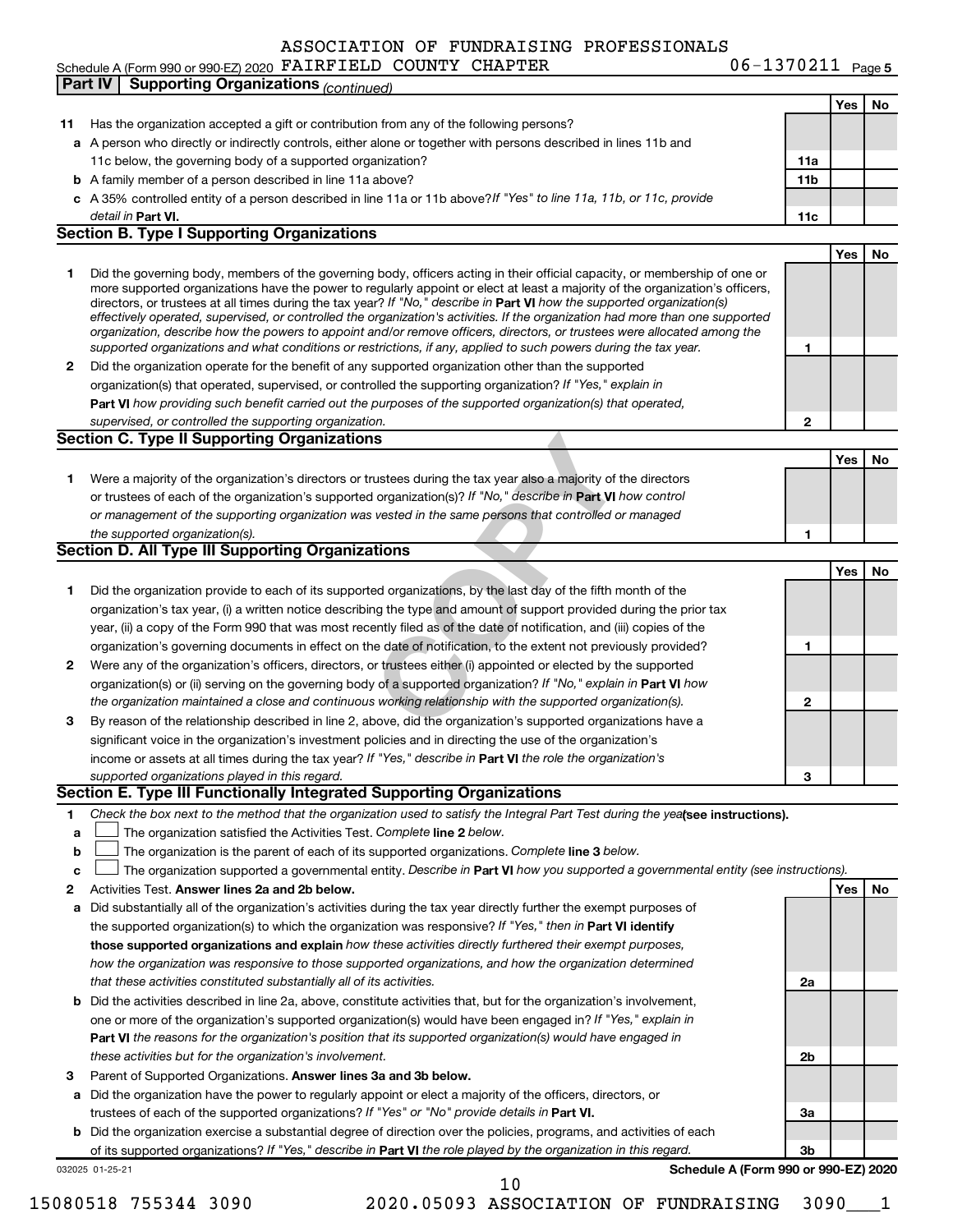#### 1a<br>
1a<br>
1b<br>
1c<br>
1d<br>
1c<br>
1d<br>
1c<br>
1d<br>
2<br>
2<br>
3<br>
3<br>
line 3 (for greater amount,<br>
4<br>
5<br>
6<br>
7<br>
8 **1 Part VI** Check here if the organization satisfied the Integral Part Test as a qualifying trust on Nov. 20, 1970 (*explain in* Part **VI**). See instructions. **Section A - Adjusted Net Income 1 2 3 4 5 6 7 8 1 2 3 4 5 6 7 Adjusted Net Income** (subtract lines 5, 6, and 7 from line 4) **8 8 Section B - Minimum Asset Amount 1 2 3 4 5 6 7 8 a** Average monthly value of securities **b** Average monthly cash balances **c** Fair market value of other non-exempt-use assets **d Total**  (add lines 1a, 1b, and 1c) **e Discount** claimed for blockage or other factors **1a 1b 1c 1d 2 3 4 5 6 7 8** (explain in detail in Part VI): **Minimum Asset Amount**  (add line 7 to line 6) **Section C - Distributable Amount 1 2 3 4 5 6 1 2 3 4 5 6** Distributable Amount. Subtract line 5 from line 4, unless subject to Schedule A (Form 990 or 990-EZ) 2020  $\texttt{FARFIELD}\texttt{ COUNTY } \texttt{CHAPTER} \texttt{06--1370211}$  Page All other Type III non-functionally integrated supporting organizations must complete Sections A through E. (B) Current Year (A) Prior Year Net short-term capital gain Recoveries of prior-year distributions Other gross income (see instructions) Add lines 1 through 3. Depreciation and depletion Portion of operating expenses paid or incurred for production or collection of gross income or for management, conservation, or maintenance of property held for production of income (see instructions) Other expenses (see instructions) (B) Current Year  $(A)$  Prior Year  $\left\{\n\begin{array}{ccc}\n\end{array}\n\right\}$  (optional) Aggregate fair market value of all non-exempt-use assets (see instructions for short tax year or assets held for part of year): Acquisition indebtedness applicable to non-exempt-use assets Subtract line 2 from line 1d. Cash deemed held for exempt use. Enter 0.015 of line 3 (for greater amount, see instructions). Net value of non-exempt-use assets (subtract line 4 from line 3) Multiply line 5 by 0.035. Recoveries of prior-year distributions Current Year Adjusted net income for prior year (from Section A, line 8, column A) Enter 0.85 of line 1. Minimum asset amount for prior year (from Section B, line 8, column A) Enter greater of line 2 or line 3. Income tax imposed in prior year emergency temporary reduction (see instructions). **Part V** Type III Non-Functionally Integrated 509(a)(3) Supporting Organizations  $\Box$

**7** Check here if the current year is the organization's first as a non-functionally integrated Type III supporting organization (see † instructions).

**Schedule A (Form 990 or 990-EZ) 2020**

032026 01-25-21

06-1370211 Page 6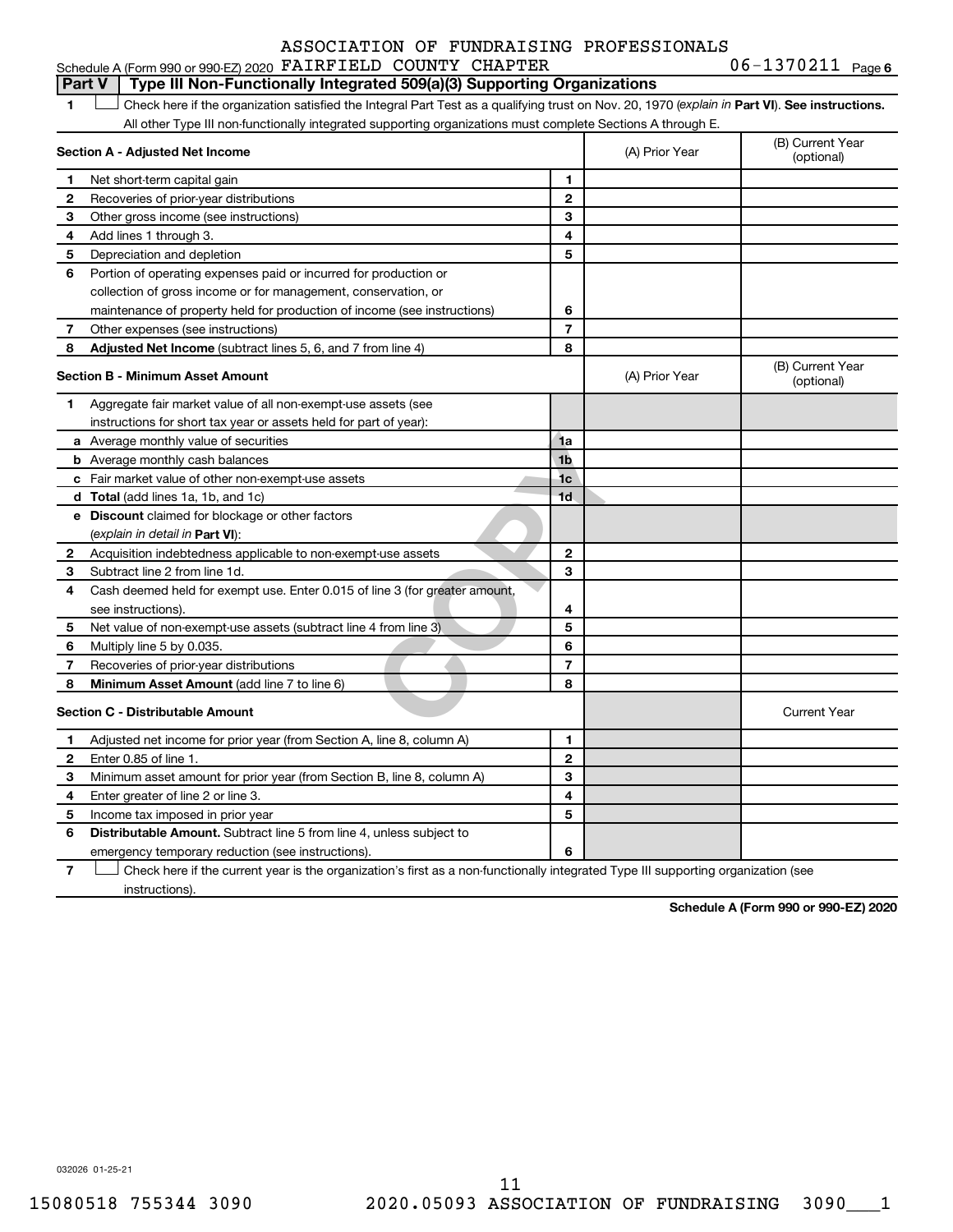| Schedule A (Form 990 or 990-EZ) 2020 FAIRFIELD COUNTY CHAPTER | $06 - 1370211$ Page 7                                                                      |                                    |                                               |    |                                                  |
|---------------------------------------------------------------|--------------------------------------------------------------------------------------------|------------------------------------|-----------------------------------------------|----|--------------------------------------------------|
| Part V                                                        | Type III Non-Functionally Integrated 509(a)(3) Supporting Organizations (continued)        |                                    |                                               |    |                                                  |
|                                                               | <b>Section D - Distributions</b>                                                           |                                    |                                               |    | <b>Current Year</b>                              |
| 1                                                             | Amounts paid to supported organizations to accomplish exempt purposes                      |                                    |                                               | 1  |                                                  |
| 2                                                             | Amounts paid to perform activity that directly furthers exempt purposes of supported       |                                    |                                               |    |                                                  |
|                                                               | organizations, in excess of income from activity                                           |                                    |                                               | 2  |                                                  |
| 3                                                             | Administrative expenses paid to accomplish exempt purposes of supported organizations      |                                    |                                               | 3  |                                                  |
| 4                                                             | Amounts paid to acquire exempt-use assets                                                  |                                    |                                               | 4  |                                                  |
| 5                                                             | Qualified set-aside amounts (prior IRS approval required - provide details in Part VI)     |                                    |                                               | 5  |                                                  |
| 6                                                             | Other distributions (describe in Part VI). See instructions.                               |                                    |                                               | 6  |                                                  |
| 7                                                             | Total annual distributions. Add lines 1 through 6.                                         |                                    |                                               | 7  |                                                  |
| 8                                                             | Distributions to attentive supported organizations to which the organization is responsive |                                    |                                               |    |                                                  |
|                                                               | (provide details in Part VI). See instructions.                                            |                                    |                                               | 8  |                                                  |
| 9                                                             | Distributable amount for 2020 from Section C, line 6                                       |                                    |                                               | 9  |                                                  |
| 10                                                            | Line 8 amount divided by line 9 amount                                                     |                                    |                                               | 10 |                                                  |
|                                                               | <b>Section E - Distribution Allocations (see instructions)</b>                             | (i)<br><b>Excess Distributions</b> | (ii)<br><b>Underdistributions</b><br>Pre-2020 |    | (iii)<br><b>Distributable</b><br>Amount for 2020 |
| 1                                                             | Distributable amount for 2020 from Section C, line 6                                       |                                    |                                               |    |                                                  |
| 2                                                             | Underdistributions, if any, for years prior to 2020 (reason-                               |                                    |                                               |    |                                                  |
|                                                               | able cause required - explain in Part VI). See instructions.                               |                                    |                                               |    |                                                  |
| 3                                                             | Excess distributions carryover, if any, to 2020                                            |                                    |                                               |    |                                                  |
|                                                               | a From 2015                                                                                |                                    |                                               |    |                                                  |
|                                                               | $b$ From 2016                                                                              |                                    |                                               |    |                                                  |
|                                                               | c From 2017                                                                                |                                    |                                               |    |                                                  |
|                                                               | d From 2018                                                                                |                                    |                                               |    |                                                  |
|                                                               | e From 2019                                                                                |                                    |                                               |    |                                                  |
|                                                               | f Total of lines 3a through 3e                                                             |                                    |                                               |    |                                                  |
|                                                               | g Applied to underdistributions of prior years                                             |                                    |                                               |    |                                                  |
|                                                               | h Applied to 2020 distributable amount                                                     |                                    |                                               |    |                                                  |
| Ť.                                                            | Carryover from 2015 not applied (see instructions)                                         |                                    |                                               |    |                                                  |
|                                                               | Remainder. Subtract lines 3g, 3h, and 3i from line 3f.                                     |                                    |                                               |    |                                                  |
| 4                                                             | Distributions for 2020 from Section D,                                                     |                                    |                                               |    |                                                  |
|                                                               | line $7:$                                                                                  |                                    |                                               |    |                                                  |
|                                                               | a Applied to underdistributions of prior years                                             |                                    |                                               |    |                                                  |
|                                                               | <b>b</b> Applied to 2020 distributable amount                                              |                                    |                                               |    |                                                  |
|                                                               | c Remainder. Subtract lines 4a and 4b from line 4.                                         |                                    |                                               |    |                                                  |
|                                                               | 5 Remaining underdistributions for years prior to 2020, if                                 |                                    |                                               |    |                                                  |
|                                                               | any. Subtract lines 3q and 4a from line 2. For result greater                              |                                    |                                               |    |                                                  |
|                                                               | than zero, explain in Part VI. See instructions.                                           |                                    |                                               |    |                                                  |
| 6                                                             | Remaining underdistributions for 2020. Subtract lines 3h                                   |                                    |                                               |    |                                                  |
|                                                               | and 4b from line 1. For result greater than zero, explain in                               |                                    |                                               |    |                                                  |
|                                                               | <b>Part VI.</b> See instructions.                                                          |                                    |                                               |    |                                                  |
| 7                                                             | Excess distributions carryover to 2021. Add lines 3j                                       |                                    |                                               |    |                                                  |
|                                                               | and 4c.                                                                                    |                                    |                                               |    |                                                  |
| 8                                                             | Breakdown of line 7:                                                                       |                                    |                                               |    |                                                  |
|                                                               | a Excess from 2016                                                                         |                                    |                                               |    |                                                  |
|                                                               | <b>b</b> Excess from 2017                                                                  |                                    |                                               |    |                                                  |
|                                                               | c Excess from 2018                                                                         |                                    |                                               |    |                                                  |
|                                                               | d Excess from 2019                                                                         |                                    |                                               |    |                                                  |
|                                                               | e Excess from 2020                                                                         |                                    |                                               |    |                                                  |
|                                                               |                                                                                            |                                    |                                               |    |                                                  |

**Schedule A (Form 990 or 990-EZ) 2020**

032027 01-25-21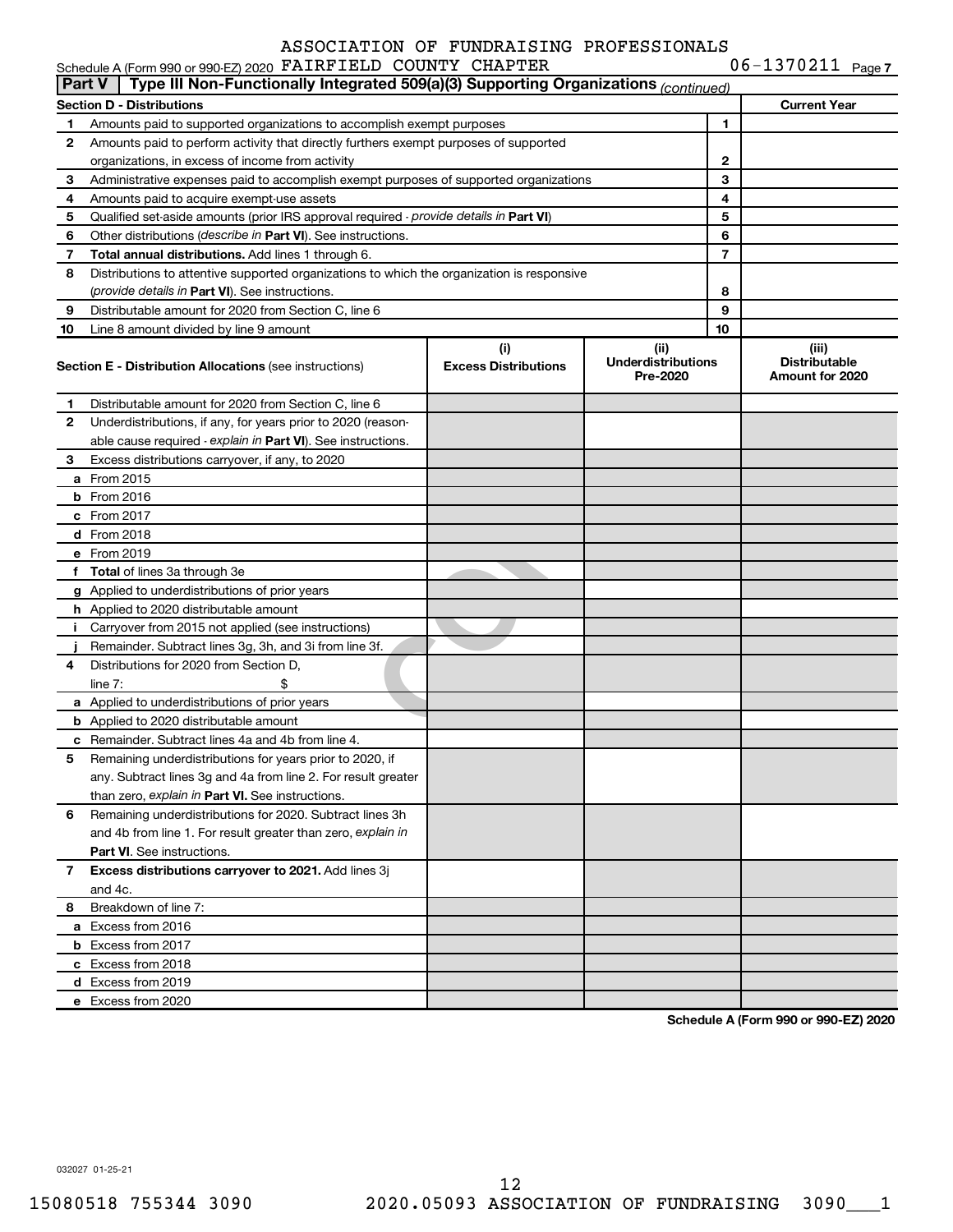|                 | Schedule A (Form 990 or 990-EZ) 2020 FAIRFIELD COUNTY CHAPTER                                                                                                                                                                                                                           |  |    | ASSOCIATION OF FUNDRAISING PROFESSIONALS | 06-1370211 Page 8                                                                                                                                                                                                                                                                                |
|-----------------|-----------------------------------------------------------------------------------------------------------------------------------------------------------------------------------------------------------------------------------------------------------------------------------------|--|----|------------------------------------------|--------------------------------------------------------------------------------------------------------------------------------------------------------------------------------------------------------------------------------------------------------------------------------------------------|
| <b>Part VI</b>  | Supplemental Information. Provide the explanations required by Part II, line 10; Part II, line 17a or 17b; Part III, line 12;<br>Section D, lines 5, 6, and 8; and Part V, Section E, lines 2, 5, and 6. Also complete this part for any additional information.<br>(See instructions.) |  |    |                                          | Part IV, Section A, lines 1, 2, 3b, 3c, 4b, 4c, 5a, 6, 9a, 9b, 9c, 11a, 11b, and 11c; Part IV, Section B, lines 1 and 2; Part IV, Section C,<br>line 1; Part IV, Section D, lines 2 and 3; Part IV, Section E, lines 1c, 2a, 2b, 3a, and 3b; Part V, line 1; Part V, Section B, line 1e; Part V, |
|                 |                                                                                                                                                                                                                                                                                         |  |    |                                          |                                                                                                                                                                                                                                                                                                  |
|                 |                                                                                                                                                                                                                                                                                         |  |    |                                          |                                                                                                                                                                                                                                                                                                  |
|                 |                                                                                                                                                                                                                                                                                         |  |    |                                          |                                                                                                                                                                                                                                                                                                  |
|                 |                                                                                                                                                                                                                                                                                         |  |    |                                          |                                                                                                                                                                                                                                                                                                  |
|                 |                                                                                                                                                                                                                                                                                         |  |    |                                          |                                                                                                                                                                                                                                                                                                  |
|                 |                                                                                                                                                                                                                                                                                         |  |    |                                          |                                                                                                                                                                                                                                                                                                  |
|                 |                                                                                                                                                                                                                                                                                         |  |    |                                          |                                                                                                                                                                                                                                                                                                  |
|                 |                                                                                                                                                                                                                                                                                         |  |    |                                          |                                                                                                                                                                                                                                                                                                  |
|                 |                                                                                                                                                                                                                                                                                         |  |    |                                          |                                                                                                                                                                                                                                                                                                  |
|                 |                                                                                                                                                                                                                                                                                         |  |    |                                          |                                                                                                                                                                                                                                                                                                  |
|                 |                                                                                                                                                                                                                                                                                         |  |    |                                          |                                                                                                                                                                                                                                                                                                  |
|                 |                                                                                                                                                                                                                                                                                         |  |    |                                          |                                                                                                                                                                                                                                                                                                  |
|                 |                                                                                                                                                                                                                                                                                         |  |    |                                          |                                                                                                                                                                                                                                                                                                  |
|                 |                                                                                                                                                                                                                                                                                         |  |    |                                          |                                                                                                                                                                                                                                                                                                  |
|                 |                                                                                                                                                                                                                                                                                         |  |    |                                          |                                                                                                                                                                                                                                                                                                  |
|                 |                                                                                                                                                                                                                                                                                         |  |    |                                          |                                                                                                                                                                                                                                                                                                  |
|                 |                                                                                                                                                                                                                                                                                         |  |    |                                          |                                                                                                                                                                                                                                                                                                  |
|                 |                                                                                                                                                                                                                                                                                         |  |    |                                          |                                                                                                                                                                                                                                                                                                  |
|                 |                                                                                                                                                                                                                                                                                         |  |    |                                          |                                                                                                                                                                                                                                                                                                  |
|                 |                                                                                                                                                                                                                                                                                         |  |    |                                          |                                                                                                                                                                                                                                                                                                  |
|                 |                                                                                                                                                                                                                                                                                         |  |    |                                          |                                                                                                                                                                                                                                                                                                  |
|                 |                                                                                                                                                                                                                                                                                         |  |    |                                          |                                                                                                                                                                                                                                                                                                  |
|                 |                                                                                                                                                                                                                                                                                         |  |    |                                          |                                                                                                                                                                                                                                                                                                  |
|                 |                                                                                                                                                                                                                                                                                         |  |    |                                          |                                                                                                                                                                                                                                                                                                  |
| 032028 01-25-21 |                                                                                                                                                                                                                                                                                         |  |    |                                          | Schedule A (Form 990 or 990-EZ) 2020                                                                                                                                                                                                                                                             |
|                 | 15080518 755344 3090                                                                                                                                                                                                                                                                    |  | 13 | 2020.05093 ASSOCIATION OF FUNDRAISING    | 3090                                                                                                                                                                                                                                                                                             |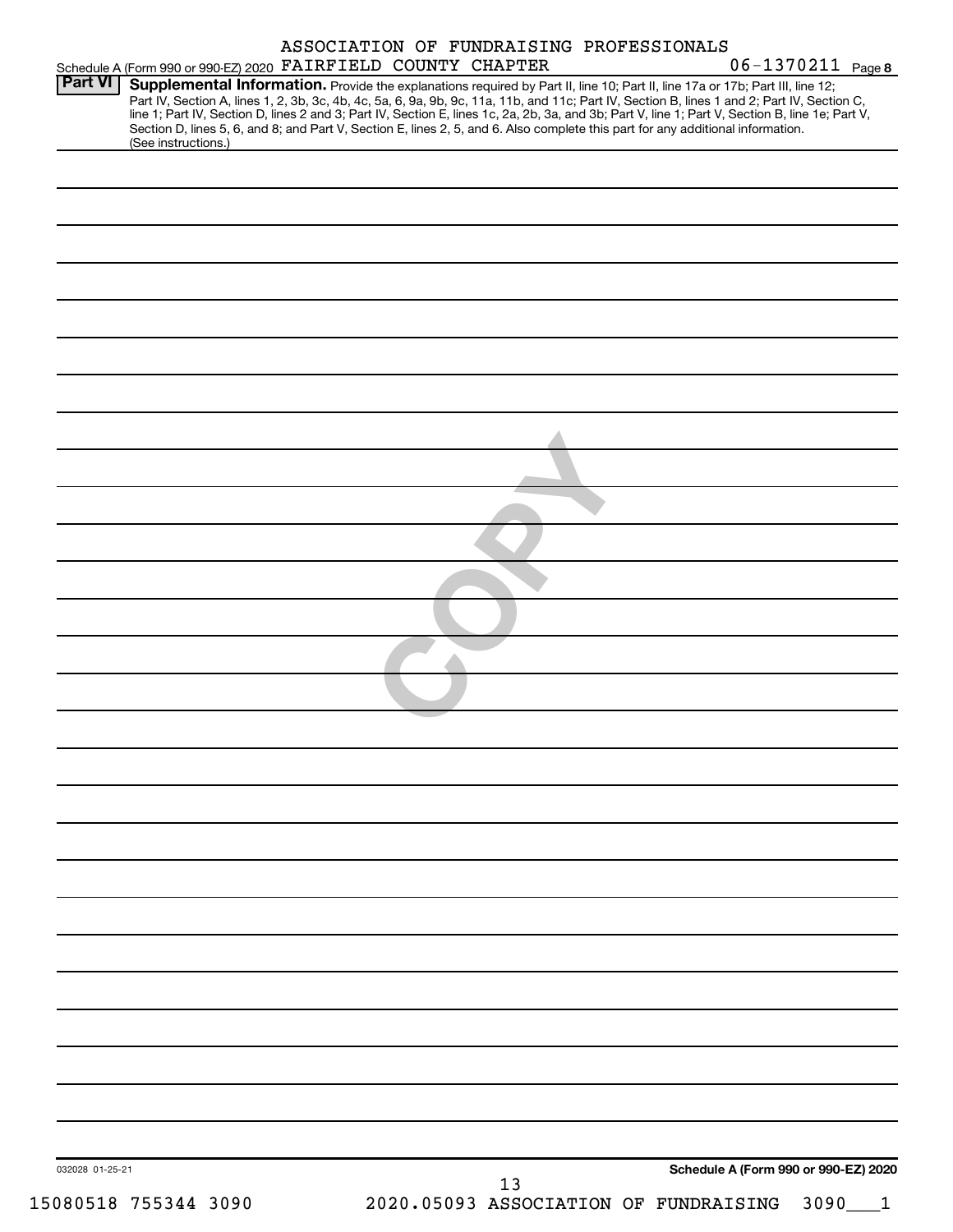| <b>SCHEDULE O</b><br>Supplemental Information to Form 990 or 990-EZ<br>Complete to provide information for responses to specific questions on<br>(Form 990 or 990-EZ)<br>Form 990 or 990-EZ or to provide any additional information. |         | OMB No. 1545-0047                                   |
|---------------------------------------------------------------------------------------------------------------------------------------------------------------------------------------------------------------------------------------|---------|-----------------------------------------------------|
| Attach to Form 990 or 990-EZ.<br>Department of the Treasury<br>Go to www.irs.gov/Form990 for the latest information.<br>Internal Revenue Service                                                                                      |         | <b>Open to Public</b><br>Inspection                 |
| ASSOCIATION OF FUNDRAISING PROFESSIONALS<br>Name of the organization<br>FAIRFIELD COUNTY CHAPTER                                                                                                                                      |         | <b>Employer identification number</b><br>06-1370211 |
| FORM 990-EZ, PART I, LINE 4, OTHER INVESTMENT INCOME:                                                                                                                                                                                 |         |                                                     |
| DESCRIPTION OF PROPERTY:                                                                                                                                                                                                              |         | AMOUNT:                                             |
| INTEREST INCOME                                                                                                                                                                                                                       |         | 3.                                                  |
| FORM 990-EZ, PART I, LINE 16, OTHER EXPENSES:                                                                                                                                                                                         |         |                                                     |
| DESCRIPTION OF OTHER EXPENSES:                                                                                                                                                                                                        |         | AMOUNT:                                             |
| TELEPHONE/FAX                                                                                                                                                                                                                         |         | 128.                                                |
| COMPUTER EXPENSES                                                                                                                                                                                                                     |         | 246.                                                |
| PROGRAM FACILITY EXPENSES                                                                                                                                                                                                             |         | 6,624.                                              |
| <b>FILING FEES</b>                                                                                                                                                                                                                    |         | 100.                                                |
| <b>BANK FEES</b>                                                                                                                                                                                                                      |         | 407.                                                |
| OTHER FEES/EXPENSES                                                                                                                                                                                                                   |         | 1,519.                                              |
| OTHER FEES/EXPENSES - NPD                                                                                                                                                                                                             |         | 3,000.                                              |
| MISCELLANEOUS EXPENSES                                                                                                                                                                                                                |         | 148.                                                |
| <b>POSTAGE FEES</b>                                                                                                                                                                                                                   |         | 105.                                                |
| GRAPHIC DESIGN FEES                                                                                                                                                                                                                   |         | 1,225.                                              |
| ADVERTISING                                                                                                                                                                                                                           |         | 1,884.                                              |
| PRINTING/COPYING                                                                                                                                                                                                                      |         | 1,077.                                              |
| SPEAKER HONORARIA/GIFTS/AWARDS                                                                                                                                                                                                        |         | 3,012.                                              |
| TOTAL TO FORM 990-EZ, LINE 16                                                                                                                                                                                                         |         | 19,475.                                             |
| FORM 990-EZ, PART II, LINE 24, OTHER ASSETS:                                                                                                                                                                                          |         |                                                     |
| DESCRIPTION<br>BEG.                                                                                                                                                                                                                   | OF YEAR | END OF YEAR                                         |
| PREPAID WEBINAR                                                                                                                                                                                                                       | 99.     | 0.                                                  |
| PREPAID EXPENSES                                                                                                                                                                                                                      | 2,724.  | 0.                                                  |
| PREPAID NPD CONFERENCE                                                                                                                                                                                                                | 1,000.  | 0.                                                  |
| LHA For Paperwork Reduction Act Notice, see the Instructions for Form 990 or 990-EZ.<br>032211 11-20-20<br>14                                                                                                                         |         | Schedule O (Form 990 or 990-EZ) 2020                |

15080518 755344 3090 2020.05093 ASSOCIATION OF FUNDRAISING 3090\_\_\_1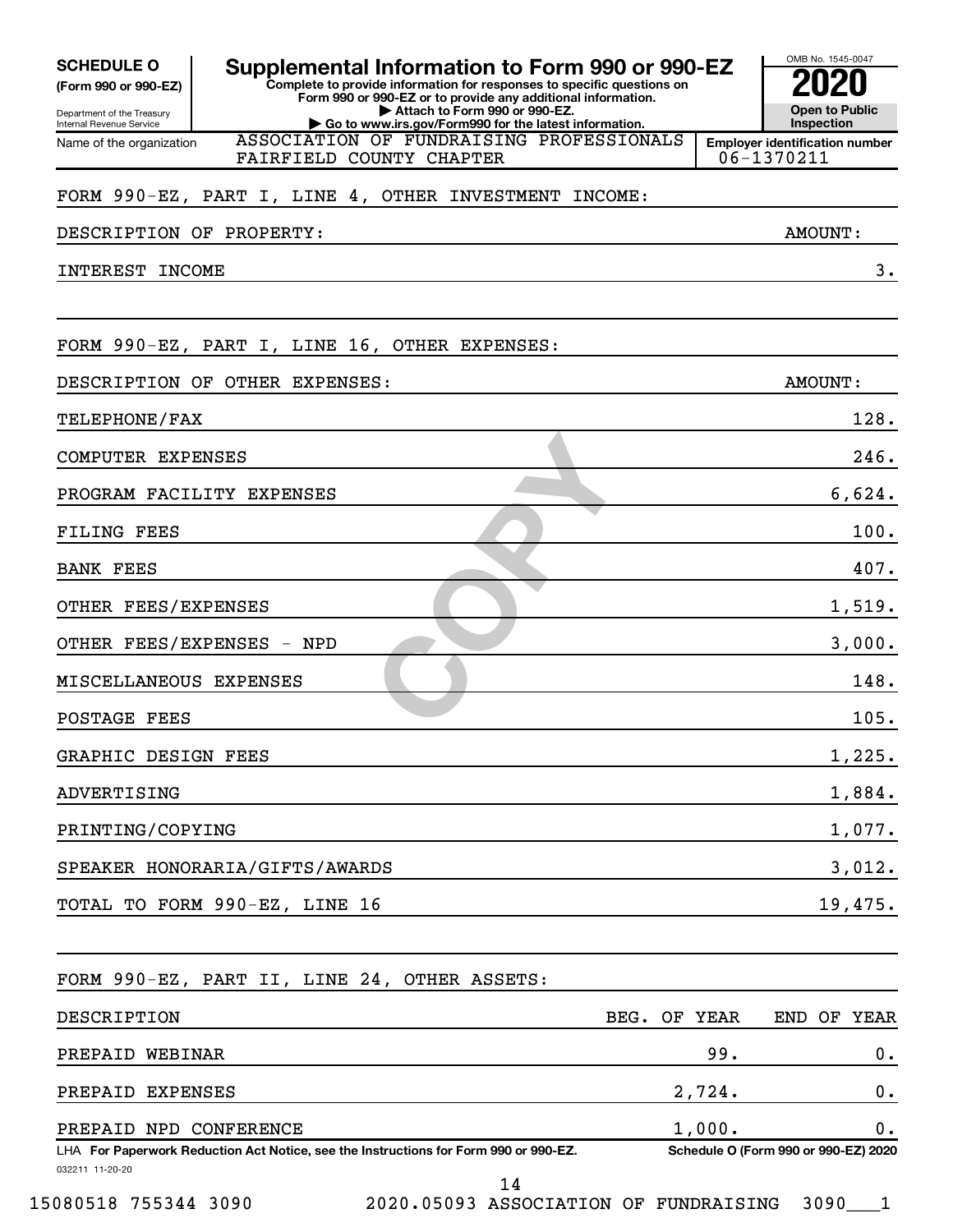| Schedule O (Form 990 or 990-EZ) 2020                                                             |        | Page 2                                              |
|--------------------------------------------------------------------------------------------------|--------|-----------------------------------------------------|
| ASSOCIATION OF FUNDRAISING PROFESSIONALS<br>Name of the organization<br>FAIRFIELD COUNTY CHAPTER |        | <b>Employer identification number</b><br>06-1370211 |
| ACCOUNTS RECEIVABLE                                                                              | 0.     | 4,243.                                              |
| TOTAL TO FORM 990-EZ, LINE 24                                                                    | 3,823. | 4,243.                                              |
| FORM 990-EZ, PART II, LINE 26, OTHER LIABILITIES:                                                |        |                                                     |
| DESCRIPTION<br>BEG. OF YEAR                                                                      |        | END OF YEAR                                         |
| PREPAID LUNCHEON/BREAKFAST FEES                                                                  | 208.   | 0.                                                  |
| <b>ACCRUED EXPENSE</b>                                                                           | 0.     | 1,000.                                              |
| TOTAL TO FORM 990-EZ, LINE 26                                                                    | 208.   | 1,000.                                              |
|                                                                                                  |        |                                                     |
| FORM 990-EZ, PART III, PRIMARY EXEMPT PURPOSE - CHAPTER WORKS TO ADVANCE                         |        |                                                     |
| PHILANTHROPY PEOPLE AND ORGANIZATIONS TO PRACTICE ETHICAL AND EFFECTIVE                          |        |                                                     |
| FUNDRAISING THROUGH EDUCATION, TRAINING, MENTORING, RESEARCH,                                    |        |                                                     |
| CREDENTIALING, AND ADVOCACY.                                                                     |        |                                                     |
|                                                                                                  |        |                                                     |
| FORM 990-EZ, PART V, INFORMATION REGARDING PERSONAL BENEFIT CONTRACTS:                           |        |                                                     |
| THE ORGANIZATION DID NOT, DURING THE YEAR, RECEIVE ANY FUNDS, DIRECTLY,                          |        |                                                     |
| OR INDIRECTLY, TO PAY PREMIUMS ON A PERSONAL BENEFIT CONTRACT.                                   |        |                                                     |
| THE ORGANIZATION, DID NOT, DURING THE YEAR, PAY ANY PREMIUMS, DIRECTLY,                          |        |                                                     |
| OR INDIRECTLY, ON A PERSONAL BENEFIT CONTRACT.                                                   |        |                                                     |
|                                                                                                  |        |                                                     |
|                                                                                                  |        |                                                     |
|                                                                                                  |        |                                                     |
|                                                                                                  |        |                                                     |
|                                                                                                  |        |                                                     |
|                                                                                                  |        |                                                     |
|                                                                                                  |        |                                                     |
|                                                                                                  |        |                                                     |
|                                                                                                  |        |                                                     |
|                                                                                                  |        |                                                     |

032212 11-20-20